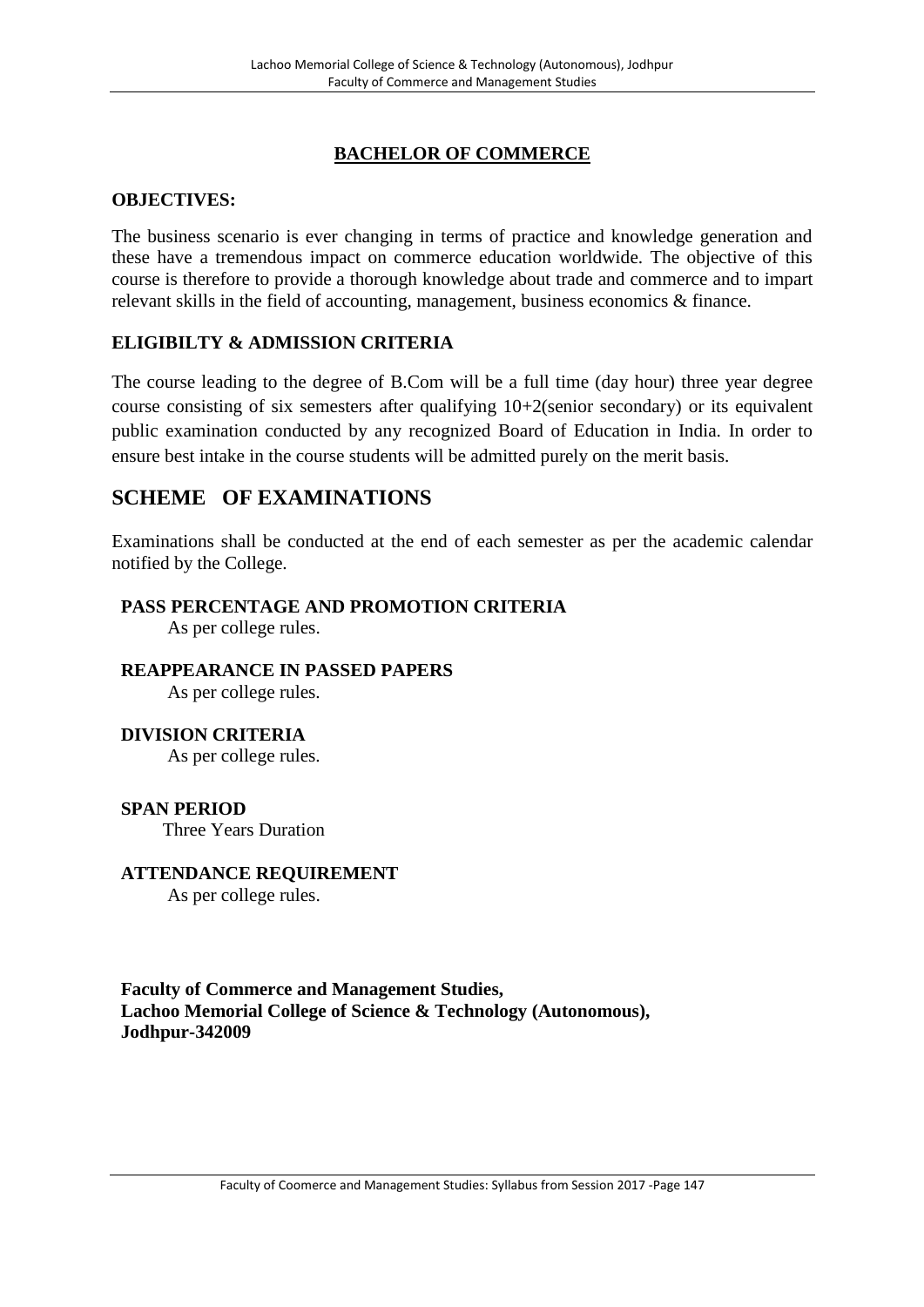# **COURSE/EXAMINATION STRUCTURE FOR B.COM PROGRAM EFFECTIVE FROM ACADEMIC SESSION 2016-17**

## **B.Com Semester I**

|                                        | <b>Name of Subject</b>     | <b>Number</b>                            | <b>Marks</b>                                                                                |                                                                       |                            |  |
|----------------------------------------|----------------------------|------------------------------------------|---------------------------------------------------------------------------------------------|-----------------------------------------------------------------------|----------------------------|--|
| I Semester<br><b>B.COM</b><br>Code No. |                            | <b>of</b><br><b>Hours</b><br>per<br>week | <b>CIA</b><br>(Continuous<br><b>Internal</b><br>Assessment)<br>1 hour<br><b>Examination</b> | <b>ESE</b><br>(End Semester<br>Examination)<br>3 hours<br>Examination | Maximum/<br><b>Minimum</b> |  |
| <b>B.COM111</b>                        | Accounting                 | 4                                        | 20                                                                                          | 80                                                                    | 100/40                     |  |
| <b>B.COM112</b>                        | Economics                  | 4                                        | 20                                                                                          | 80                                                                    | 100/40                     |  |
| <b>B.COM113</b>                        | Mercantile Law             | 4                                        | 20                                                                                          | 80                                                                    | 100/40                     |  |
| <b>B.COM114</b>                        | <b>Management Concepts</b> | 4                                        | 20                                                                                          | 80                                                                    | 100/40                     |  |
| <b>B.COM115</b>                        | General English/Hindi      | 4                                        | 20                                                                                          | 80                                                                    | 100/40                     |  |
| <b>Total</b>                           |                            | 20                                       | 80                                                                                          | 320                                                                   | 400/160                    |  |

**\*The BOS approved paper B.COM 115 i.e. the paper on General English/Hindi; Grade PP shall be awarded for a pass and NP for a failure.**

#### **B.COM Semester II**

|                                         | <b>Name of Subject</b>      | <b>Number</b><br>of<br><b>Hours</b><br>per<br>week | <b>Marks</b>                                                                                        |                                                                              |                            |  |
|-----------------------------------------|-----------------------------|----------------------------------------------------|-----------------------------------------------------------------------------------------------------|------------------------------------------------------------------------------|----------------------------|--|
| II Semester<br><b>B.COM</b><br>Code No. |                             |                                                    | <b>CIA</b><br><b>(Continuous)</b><br><b>Internal</b><br>Assessment)<br>1 hour<br><b>Examination</b> | <b>ESE</b><br>(End Semester<br>Examination)<br>3 hours<br><b>Examination</b> | Maximum/<br><b>Minimum</b> |  |
|                                         |                             |                                                    |                                                                                                     |                                                                              |                            |  |
| <b>B.COM211</b>                         | <b>Financial Accounting</b> | $\overline{4}$                                     | 20                                                                                                  | 80                                                                           | 100/40                     |  |
| <b>B.COM212</b>                         | <b>Business Statistics</b>  | $\overline{4}$                                     | 20                                                                                                  | 80                                                                           | 100/40                     |  |
|                                         | Business $\&$               |                                                    |                                                                                                     |                                                                              |                            |  |
| <b>B.COM213</b>                         | Economic<br>Environment     | 4                                                  | 20                                                                                                  | 80                                                                           | 100/40                     |  |
| <b>B.COM214</b>                         | <b>Cost Accounting</b>      | 4                                                  | 20                                                                                                  | 80                                                                           | 100/40                     |  |
| <b>B.COM215</b>                         | Spoken English              | $\overline{4}$                                     | 20                                                                                                  | 80                                                                           | 100/40                     |  |
|                                         | <b>Total</b>                | 20                                                 | 80                                                                                                  | 320                                                                          | 400/160                    |  |

**\*The BOS approved paper B.COM 215 i.e. the paper on Spoken English/Hindi; Grade PP shall be awarded for a pass and NP for a failure.**

Faculty of Coomerce and Management Studies: Syllabus from Session 2017 -Page 148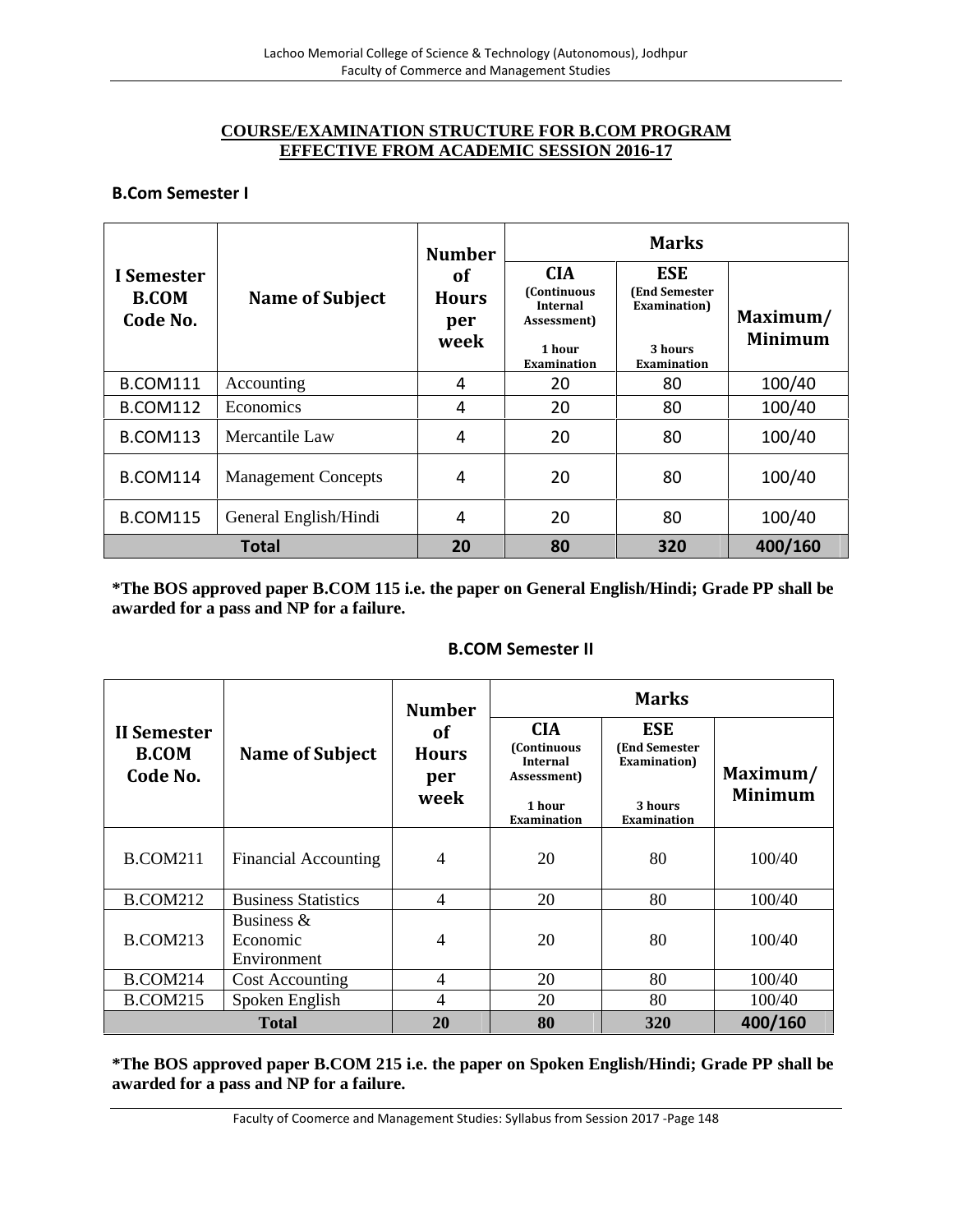|                                                 | <b>Name of Subject</b>          | <b>Number</b><br>of<br><b>Hours</b><br>per<br>week | <b>Marks</b>                                                                                |                                                                               |                            |
|-------------------------------------------------|---------------------------------|----------------------------------------------------|---------------------------------------------------------------------------------------------|-------------------------------------------------------------------------------|----------------------------|
| <b>III Semester</b><br><b>B.COM</b><br>Code No. |                                 |                                                    | <b>CIA</b><br>(Continuous<br><b>Internal</b><br>Assessment)<br>1 hour<br><b>Examination</b> | <b>ESE</b><br><b>(End Semester)</b><br>Examination)<br>3 hours<br>Examination | Maximum/<br><b>Minimum</b> |
| <b>B.COM311</b>                                 | Financial<br>Management         | $\overline{4}$                                     | 20                                                                                          | 80                                                                            | 100/40                     |
| <b>B.COM312</b>                                 | Corporate Law                   | 4                                                  | 20                                                                                          | 80                                                                            | 100/40                     |
| <b>B.COM313</b>                                 | Corporate<br>Accounting         | 4                                                  | 20                                                                                          | 80                                                                            | 100/40                     |
| <b>B.COM314</b>                                 | <b>Banking Operations</b>       | 4                                                  | 20                                                                                          | 80                                                                            | 100/40                     |
| <b>B.COM315</b>                                 | Environmental<br><b>Studies</b> | 2                                                  | 20                                                                                          | 80                                                                            | 100/40                     |
| <b>B.COM 321</b>                                | Two Term Papers                 | $\overline{2}$                                     | 20                                                                                          | 80                                                                            | 100/40                     |
|                                                 | Total                           | 20                                                 | 120                                                                                         | 480                                                                           | 600/240                    |

# **B.COM Semester III**

 **The BOS approved paper B.COM 315 i.e. the paper on Environmental Studies; Grade PP shall be awarded for a pass and NP for a failure.**

 **The BOS approved paper B.COM 321 Two Term Papers;where student will be required to prepare two term paper on subject assigned by faculty member. The term paper will be assigned by internal and external examiner. The term papershould be written by student in his /her own writing.**

|                                                |                                                     | <b>Number</b>                       | <b>Marks</b>                                                |                                                     |                            |  |
|------------------------------------------------|-----------------------------------------------------|-------------------------------------|-------------------------------------------------------------|-----------------------------------------------------|----------------------------|--|
| <b>IV Semester</b><br><b>B.COM</b><br>Code No. | <b>Name of Subject</b>                              | of<br><b>Periods</b><br>per<br>week | <b>CIA</b><br>(Continuous<br><b>Internal</b><br>Assessment) | <b>ESE</b><br><b>(End Semester)</b><br>Examination) | Maximum/<br><b>Minimum</b> |  |
|                                                |                                                     |                                     | 1 hour<br><b>Examination</b>                                | 3 hours<br><b>Examination</b>                       |                            |  |
| <b>B.COM411</b>                                | Direct Taxation                                     | 4                                   | 20                                                          | 80                                                  | 100/40                     |  |
| <b>B.COM412</b>                                | Auditing and<br>Assurance                           | 4                                   | 20                                                          | 80                                                  | 100/40                     |  |
| <b>B.COM413</b>                                | Quantitative Aptitude                               | 4                                   | 20                                                          | 80                                                  | 100/40                     |  |
| <b>B.COM414</b>                                | Economic & Industrial<br>Law                        | 4                                   | 20                                                          | 80                                                  | 100/40                     |  |
| <b>B.COM415</b>                                | Office Automation and<br>Accounting<br>Applications | 4                                   | 20                                                          | 80                                                  | 100/40                     |  |
|                                                | <b>Total</b>                                        | 20                                  | 100                                                         | 400                                                 | 500/200                    |  |

# **B.COM Semester IV**

Faculty of Coomerce and Management Studies: Syllabus from Session 2017 -Page 149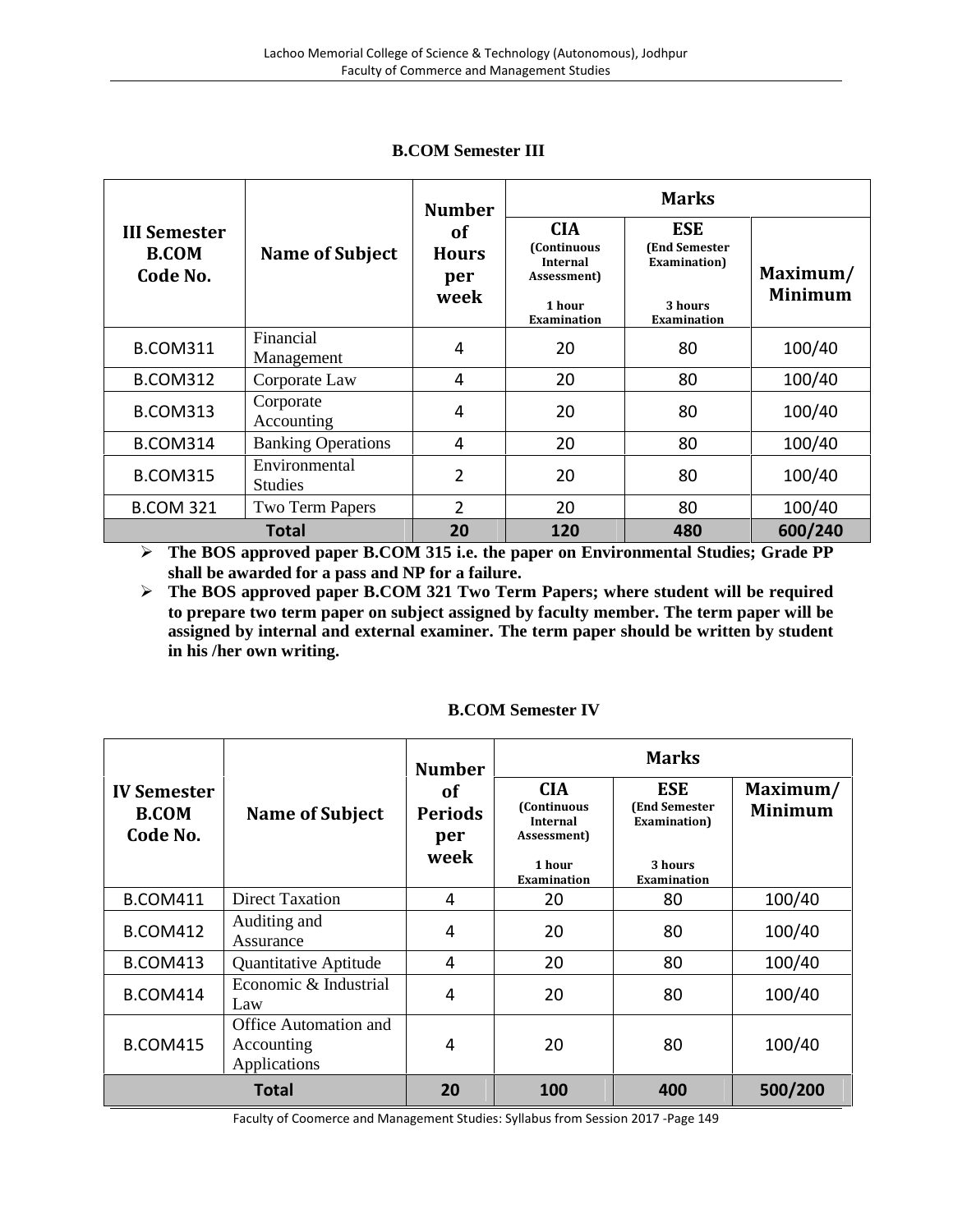|                                               | Name of<br><b>Subject</b>        | <b>Number</b><br><b>of</b><br><b>Hours</b><br>per<br>week | <b>Marks</b>                                                                                       |                                                                                      |                            |  |
|-----------------------------------------------|----------------------------------|-----------------------------------------------------------|----------------------------------------------------------------------------------------------------|--------------------------------------------------------------------------------------|----------------------------|--|
| <b>V</b> Semester<br><b>B.COM</b><br>Code No. |                                  |                                                           | <b>CIA</b><br><b>(Continuous</b><br><b>Internal</b><br>Assessment)<br>1 hour<br><b>Examination</b> | <b>ESE</b><br><b>(End Semester)</b><br>Examination)<br>3 hours<br><b>Examination</b> | Maximum/<br><b>Minimum</b> |  |
| <b>B.COM511</b>                               | <b>Indirect Taxation</b>         | $\overline{4}$                                            | 20                                                                                                 | 80                                                                                   | 100/40                     |  |
| <b>B.COM512</b>                               | Management<br>Accounting         | 4                                                         | 20                                                                                                 | 80                                                                                   | 100/40                     |  |
| <b>B.COM513</b>                               | Functional<br>Management         | 4                                                         | 20                                                                                                 | 80                                                                                   | 100/40                     |  |
| <b>B.COM514</b>                               | International<br>Trade & Finance | 4                                                         | 20                                                                                                 | 80                                                                                   | 100/40                     |  |
| <b>B.COM515</b>                               | Entrepreneurship                 | 4                                                         | 20                                                                                                 | 80                                                                                   | 100/40                     |  |
|                                               | <b>Total</b>                     | 20                                                        | 100                                                                                                | 400                                                                                  | 500/200                    |  |

# **B.COM Semester V**

# **B.COM Semester VI**

|                                                | Name of<br><b>Subject</b>                   | <b>Number</b><br>of<br><b>Hours</b><br>per<br>week | <b>Marks</b>                                                                         |                                                                               |                            |  |
|------------------------------------------------|---------------------------------------------|----------------------------------------------------|--------------------------------------------------------------------------------------|-------------------------------------------------------------------------------|----------------------------|--|
| <b>VI Semester</b><br><b>B.COM</b><br>Code No. |                                             |                                                    | <b>CIA</b><br>(Continuous<br><b>Internal</b><br>Assessment)<br>1 hour<br>Examination | <b>ESE</b><br><b>(End Semester)</b><br>Examination)<br>3 hours<br>Examination | Maximum/<br><b>Minimum</b> |  |
| <b>B.COM611</b>                                | <b>Financial Market</b><br>Operations       | 4                                                  | 20                                                                                   | 80                                                                            | 100/40                     |  |
| <b>B.COM612</b>                                | Advance<br>Accounting                       | 4                                                  | 20                                                                                   | 80                                                                            | 100/40                     |  |
| <b>B.COM613</b>                                | Insurance<br>Management                     | 4                                                  | 20                                                                                   | 80                                                                            | 100/40                     |  |
| <b>B.COM614</b>                                | <b>Decision Science</b>                     | $\overline{4}$                                     | 20                                                                                   | 80                                                                            | 100/40                     |  |
| <b>B.COM 621</b>                               | Seminar on<br>Contemporary<br><b>Issues</b> | 4                                                  | 20                                                                                   | 80                                                                            | 100/40                     |  |
| <b>B.COM622</b>                                | Comprehensive<br>Viva-Voce                  |                                                    |                                                                                      | 100                                                                           | 100/40                     |  |
|                                                | <b>Total</b>                                | 20                                                 | 100                                                                                  | 500                                                                           | 600/240                    |  |

 **The BOS approved PaperB.COM 622 i.e. Seminar on Contemporary Issues. Here faculty member will assign contemporary issues like current economic issues, stock market developments, corporate governance etc.to the students. Student will prepare seminar**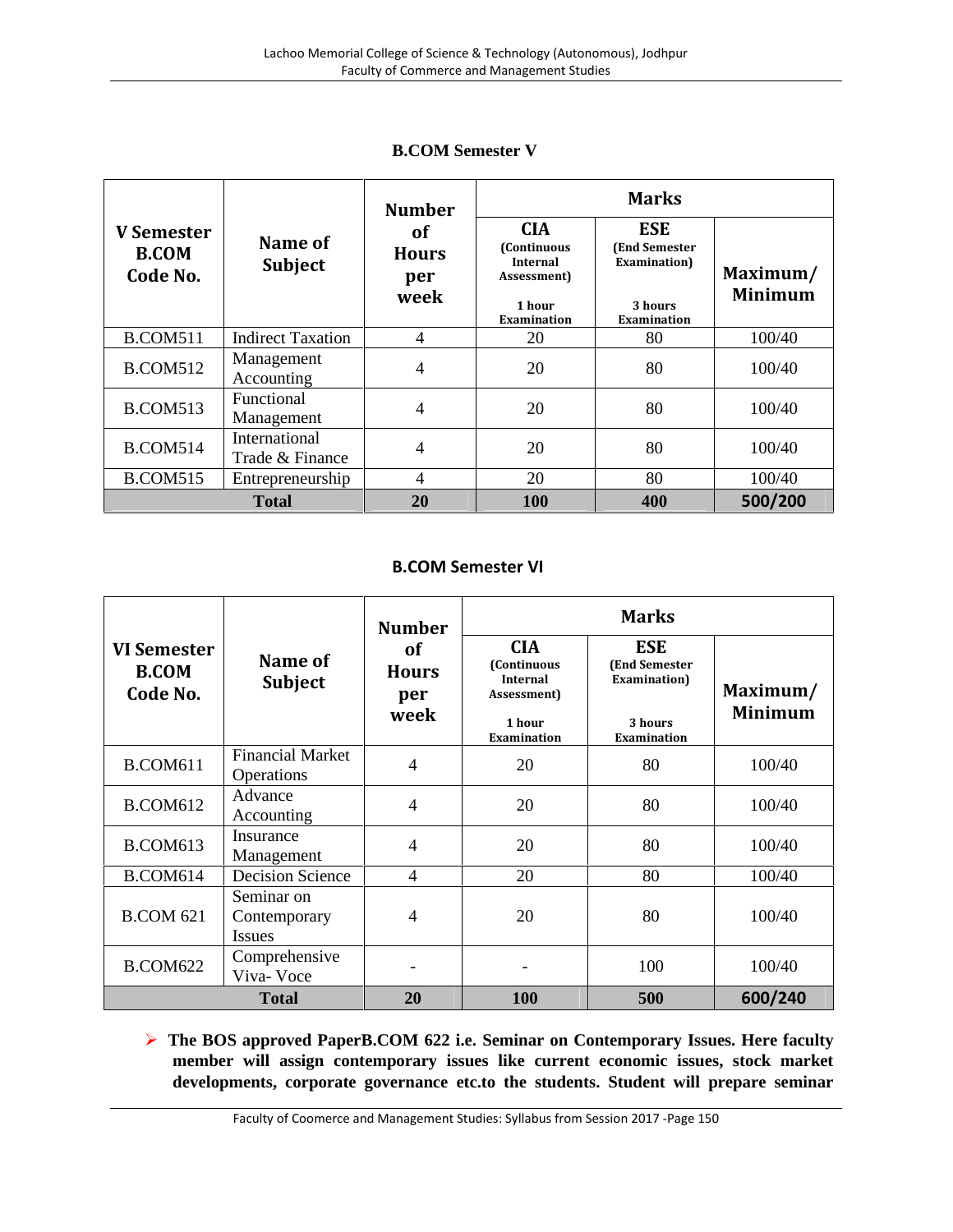**report under the guidance of assigned faculty member and will submit and present report in The Continuous Internal Examinations(CIA) of 20 marks by inernal examnier and End Semester Examinations(ESE) of 80 marks will be jointly evaluated by internal and external examiner.**

 **The BOS approved Paper B.COM 621 i.e. Comprehensive Viva-Voce examination is based on the subject knowledge of B.COM I to BBA VI Semester and will be jointly examined by the internal and external examiners.**

# **Paper – B.COM 111 ACCOUNTING**

# **B.COM Semester –I Max.marks:80 Course/paper-B.COM 111 Time: 3 hrs**

- **Objectives:** *The paper aims at providing the basic knowledge to the student about the accounting management of an enterprise/organization.*
- Unit 1: Introduction to Accounting: Meaning, objectives, Basic Accounting terms. Accounting Principles: Meaning and nature, accounting concepts and conventions. Nature of Accounts, Rules of Debit and Credit. Recording of Transactions: Books of Original Entry- Journal, special purpose journal. Ledger posting from Journal and Balancing.
- Unit 2: Trial Balance: Meaning, objectives & preparation. Errors: Types of Errors and Rectification; Preparation of Trading and Profit and loss account and Balance Sheet, Adjustments in preparation of Financial Statements.
- Unit 3: Bank Reconciliation Statement: Need for reconciliation between Cashbook and bank pass book and problems relating to the preparation of bank Reconciliation statements. Accounting for Non-profit organizations; Receipts and Payment Account, Preparation of Income and Expenditure Accounts and Balance Sheet from Receipt and Payment account.
- Unit 4 Accounting for Depreciation: Methods, computation and accounting treatment of Depreciation, change in depreciation method. Accounting for insurance claim for loss of stock and loss of profit.
- Unit 5: Hire Purchase and Installment Payment System.

# *Suggested Readings*

1. Rajpurohit, Joshi, Fundamentals of Accounting, Rajasthan Pathaya Prakashan.2010-2011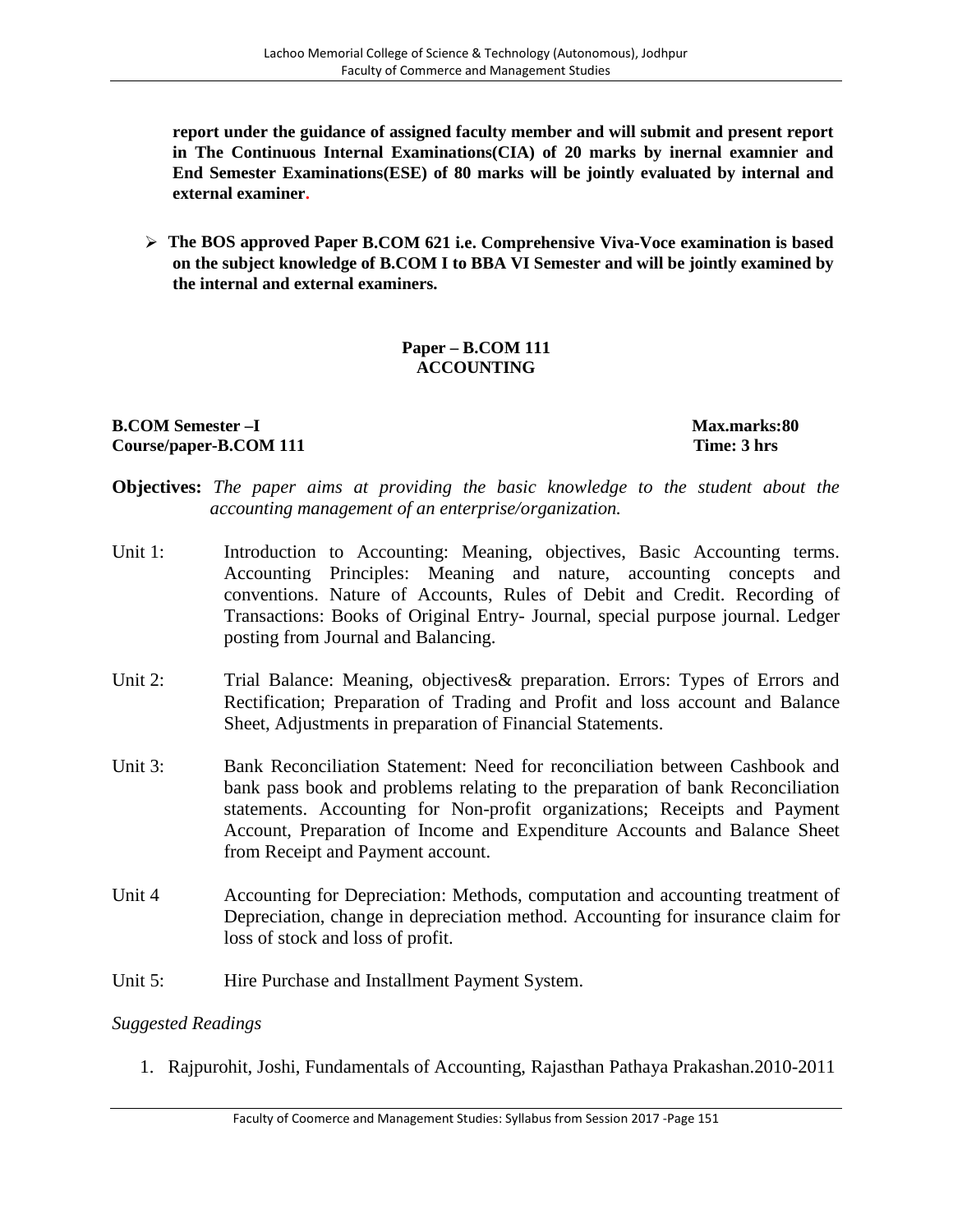- 2. Shukla, M.C, Grewal, T**.**S. Gupta, S.C.: Financial Accounting, New Delhi,S. Chand ltd.2006.
- 3. Mongra, J.R. Ahuja, Girish and Sehgal, Ashok: Financial Accounting, Mayurs PaperBacks, New Delhi
- 4. Maheshwari S.N., Corporate Accounting, Vikas Publishing House, New Delhi.2009

### **PAPER – B.COM 112 ECONOMICS**

#### **B.COM Semester –I Max.marks:80 Course/paper-B.COM 112 Time: 3 hrs**

- **Objectives:** *The paper aims at providing the basic knowledge to the student about the economics.*
- Unit 1: Meaning, Nature & Scope of Business Economics, Cardinal approach & Ordinal approach: Utility, Measurement of utility, Law of Diminishing Marginal Utility, Law of Equi- Marginal utility, demand analysis: concept and Law of Demand, Elasticity of demand- Meaning, type measurement.
- Unit-2: Production function: Law of variable proportions, expansion path, returns to scale, internal and external economies and diseconomies, ridge lines, theory of cost: short run and long run cost curve.
- Unit3 : Market structures: a) perfect competition: profit maximization and equilibrium of firm and industry, price and output determination in short run and long run; b) monopoly : determination of price, equilibrium of a firm, c) monopolistic competition: price and output determination, d) oligopoly: characteristics, pricing and output determination, price leadership and collusive oligopoly.
- Unit 4: Factor pricing I: Marginal productivity theory and demand for factors; nature of supply of factor inputs, determination of wage rates under perfect competition and monopoly, exploitation of labour, rent concept, Ricardian and modern theories of rent: quasi rent
- Unit 5: Factor Pricing-II: Interest- concept and theories of interest, profit- nature, concepts and theories of profit.

- 1. Dwivedi ,D. N.Managerial Economics.New Delhi,Vikas Publication,Edition 7,2009.
- 2. Mithani. Jhingan Managerial Economics. Delhi Himalaya Publication,2009
- 3. Dean,Joel. Managerial Economics, PHI Learning House,2009
- 4. Chaudhary C.M. Managerial Economics.New Delhi ,Arihant Publishing House,2009.
- 5. Dutt Ruddar & Sundram- Indian Economy. Delhi, Sultan Chand- 1972.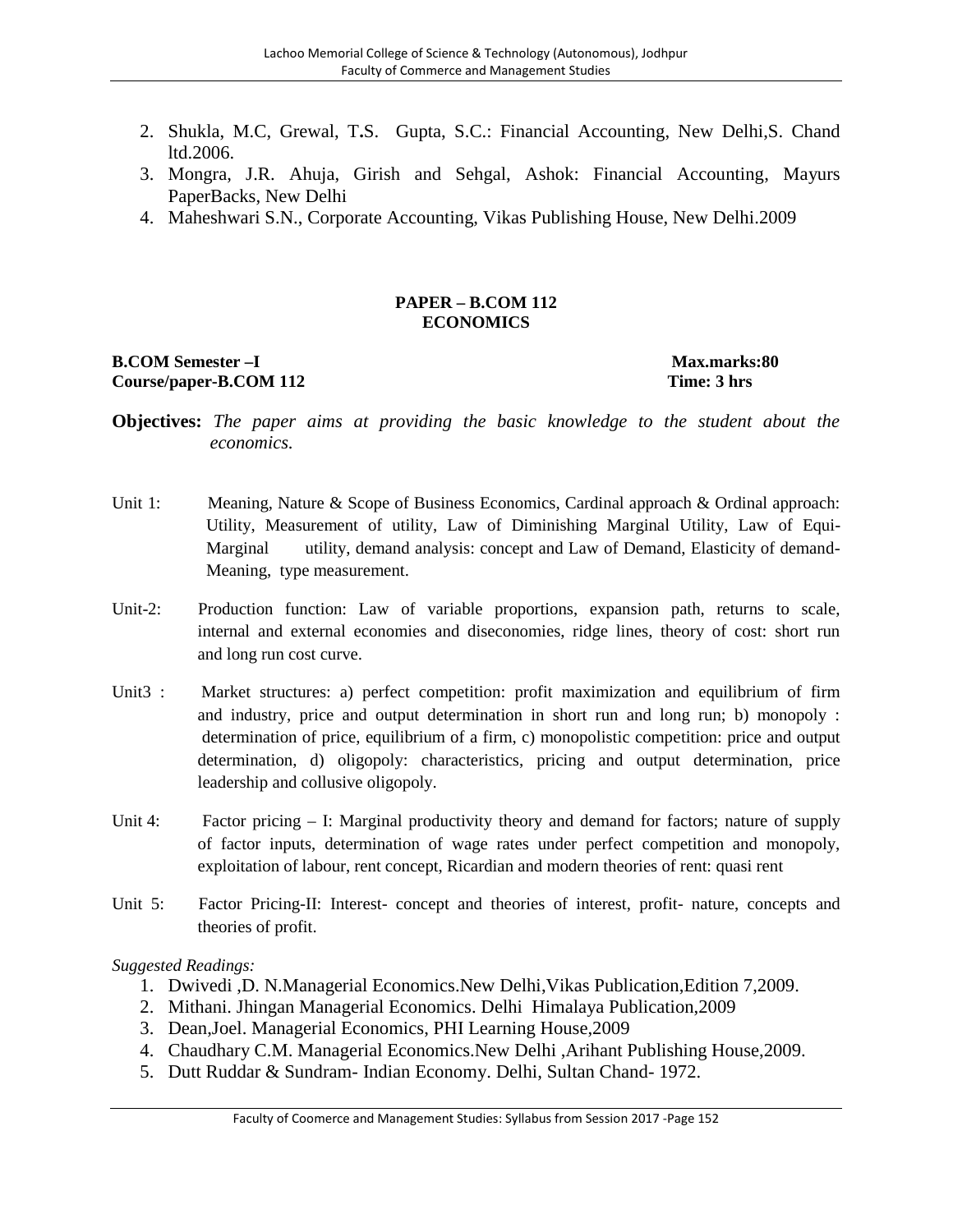# **Paper – B.COM 113 MERCANTILE LAW**

# **B.COM Semester –I Max.marks:80 Course/paper-B.COM 113 Time :3hrs**

- **Objectives:** *The paper aims at providing the basic knowledge to the student about the Mercantile Law which include Law of Contract, Sale of Goods Act, The Consumer Protection Act*
- Unit 1: Law of Contract (1872): Section 1 to 36
- Unit 2: Law of Contract (1872): Section 37 to 75
- Unit 3: Special Contracts; Indemnity; Guarantee; Bailment and pledge, Agency
- Unit 4: Indian Sale of Goods Act, 1930: Formation of Contracts of Sale; goods and their classification, Price: Conditions a n d Warranties, Transfer of Property in goods; performance of the contract of Sales, Unpaid seller and his rights, Sale by auction, Hire purchase agreement
- Unit 5: The Consumer Protection Act, 1986: Salient features, Definition of consumer; Grievance redressal machinery.

- 1. Gogna, P .P. Business Law. New Delhi, S. Chand & Company, 2009
- 2. Kuchal M.C. Mercantile Law, New Delhi, Vikas Publishing House.2011
- 3. Shukla, M.C .Mercantile Law. New Delhi, S. Chand and Company, 2007.
- 4. Gulshan, S.S. Business Law. New Delhi, Excel Books 2007.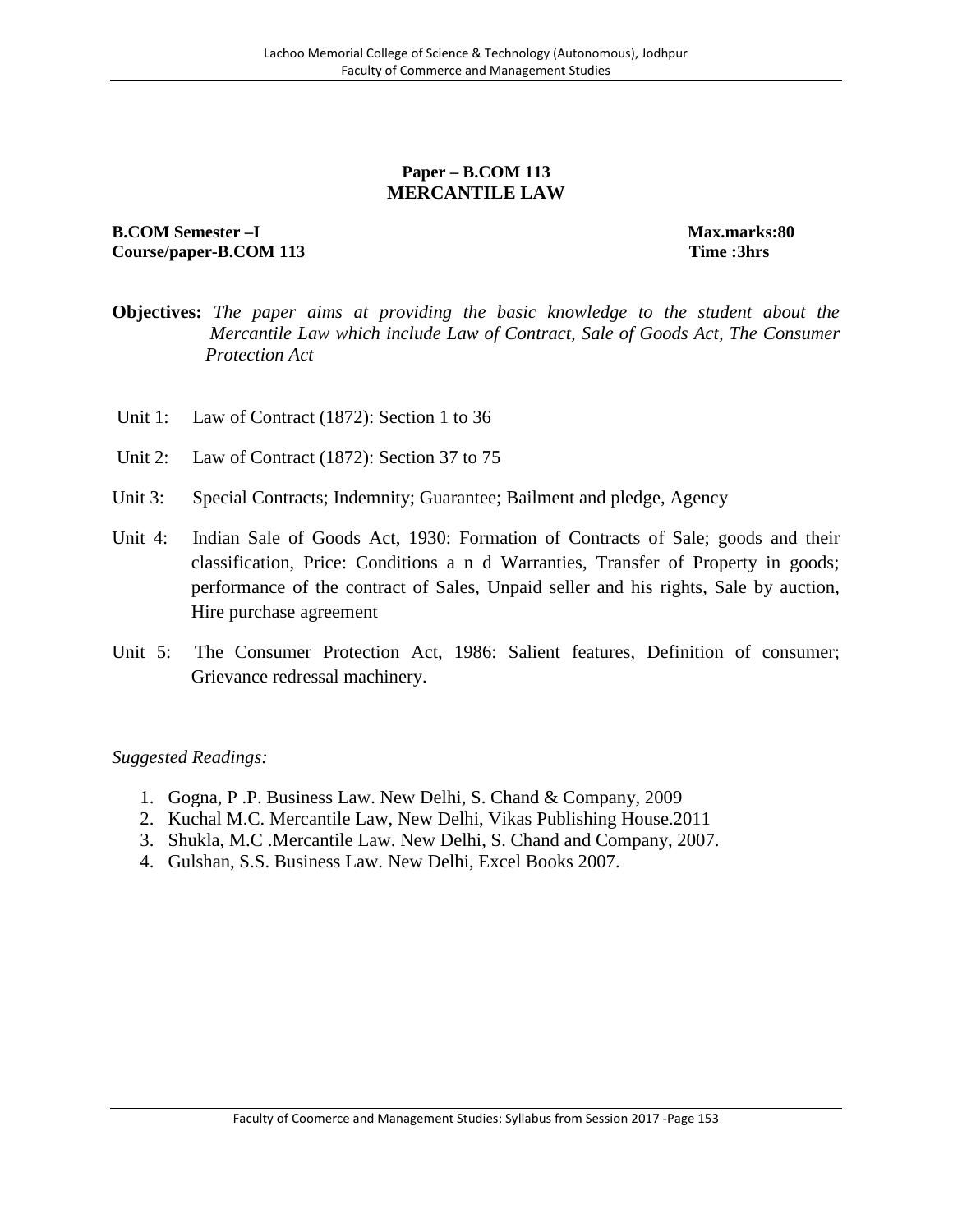# **Paper – B.COM 114 MANAGEMENT CONCEPTS**

#### **B.COM Semester –I Max.marks:80 Course/paper-B.COM 114 Time :3 hrs**

- **Objectives:** *The paper aims at providing the basic knowledge to the student about the Management of an enterprise.*
- Unit 1: Management: Importance Definition Nature and Scope of Management process Role and Functions of a Manager - Levels of Management - Development of Scientific Management and other Schools of thought and approaches.
- Unit 2: Planning: Nature, Significance, Types, and Steps in Planning, Objectives, Policies -Procedures and Methods; Decision-making - Process of Decision-making, Types of Decision.
- Unit 3: Organizing Concept, nature, process, and significance; Authority and responsibility relationships; Centralization and decentralization; Departmentation; Types of Organizational structures.
- Unit 4: Motivation & Control: Meaning, Objectives, Importance, Motivation Theories; Maslow, Herzberg, McGregor; Financial and non-financial incentives, Managerial Control: Concept and process; Effective control system; Techniques of control -traditional and modern.
- Unit 5: Conceptual framework of Corporate Governance: Meaning, Theories of Corporate Governance, Models of Corporate Governance, Corporate Governance vs. Corporate Excellence, Insider Trading, Rating agencies, Benefits of Corporate Governance, Corporate Governance Reforms, and Initiatives in India.

- 1. Gupta,C B.Management &Organisation.New Delhi,Sultan Chand publications,2013.
- 2. Allen,Louis A.Management &Organisation. Delhi ,McGraw Hill Publications,1958.
- 3. Koontz, H. and Wechrich, H. : Management, 10th ed., New York,McGraw Hill, 1995
- 4. Luthans Fred.Organizational Behaviour.Delhi McGraw Hill publications,Edition 12,2010
- 5. Ivanicevich and Matteson .Organizational Behaviour and Management. McGraw Hill publications
- 6. L .M. Prasad, "Organizational Behaviour", 3rd Edition, Sultan Chand and Sons, 2001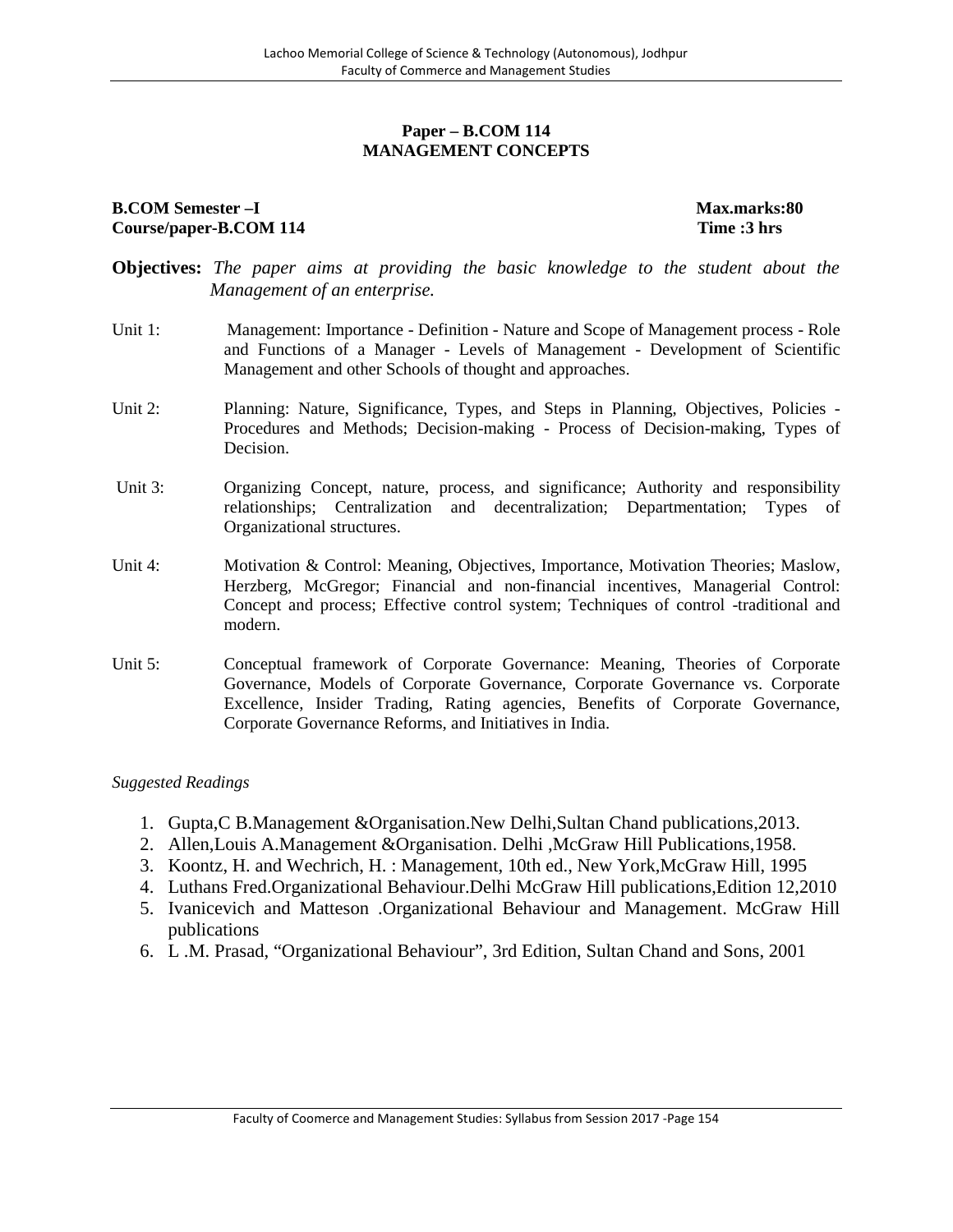# **Paper – B.COM 211 FINANCIAL ACCOUNTING**

# **B.COMSemester –II Max.marks:80 Course/paper-B.COM 211 Time :3 hrs**

- **Objectives:** *To make the students familiar with generally accepted accounting principles of financial accounting & their applications in business organizations excluding corporate entities.*
- Unit 1 Voyage accounting, Accounting for empty container, Royalty Accounts
- Unit 2 Departmental Accounting, Branch Accounting
- Unit 3 Partnership Accounts: partner's Capital accounts, Profit and Loss Appropriation account, Adjustment in closed books of accounts,
- Unit 4 Reconstitution of Partnership: Admission of Partner, Retirement and Death of Partner
- Unit 5 Dissolution of Partnership Firm: Modes of Dissolution of Firms, Insolvency of Partners, Amalgamation of partnership firm, Sale of firm to a company, Gradual realization of assets and Piecemeal Distribution of Cash

# *Suggested Readings*

- 1. Shukla M.C., Grewal T.S.- Financial Accounting- S. Chand & Company, New Delhi
- 2. Shukla M.C., Grewal T.S, Gupta, S.G., Advanced Accounts, S.Chand & Co. New Delhi,2011
- 3. Dr. Guru Prasad Murthy- Financial Accounting- Himalaya Publishing House
- 4. Gupta.R.G., Gupta. V.k. Financial Accounting Fundamental. S.Chand & Co. New Delhi

#### **PAPER – B.COM 212 BUSINESS STATISTICS**

# **B.COM Semester –II Max.marks:80 Course/paper-B.COM 212 Time: 3 hrs**

**Objectives:** *The basic objective of this paper is to familiarize the knowledge to the student about the Statistical techniques related to business decision making process.*

Unit 1: Introduction of Statistics, Statistical investigation and its types, Methods of measurement, Collection of data, Primary and secondary, editing & approximation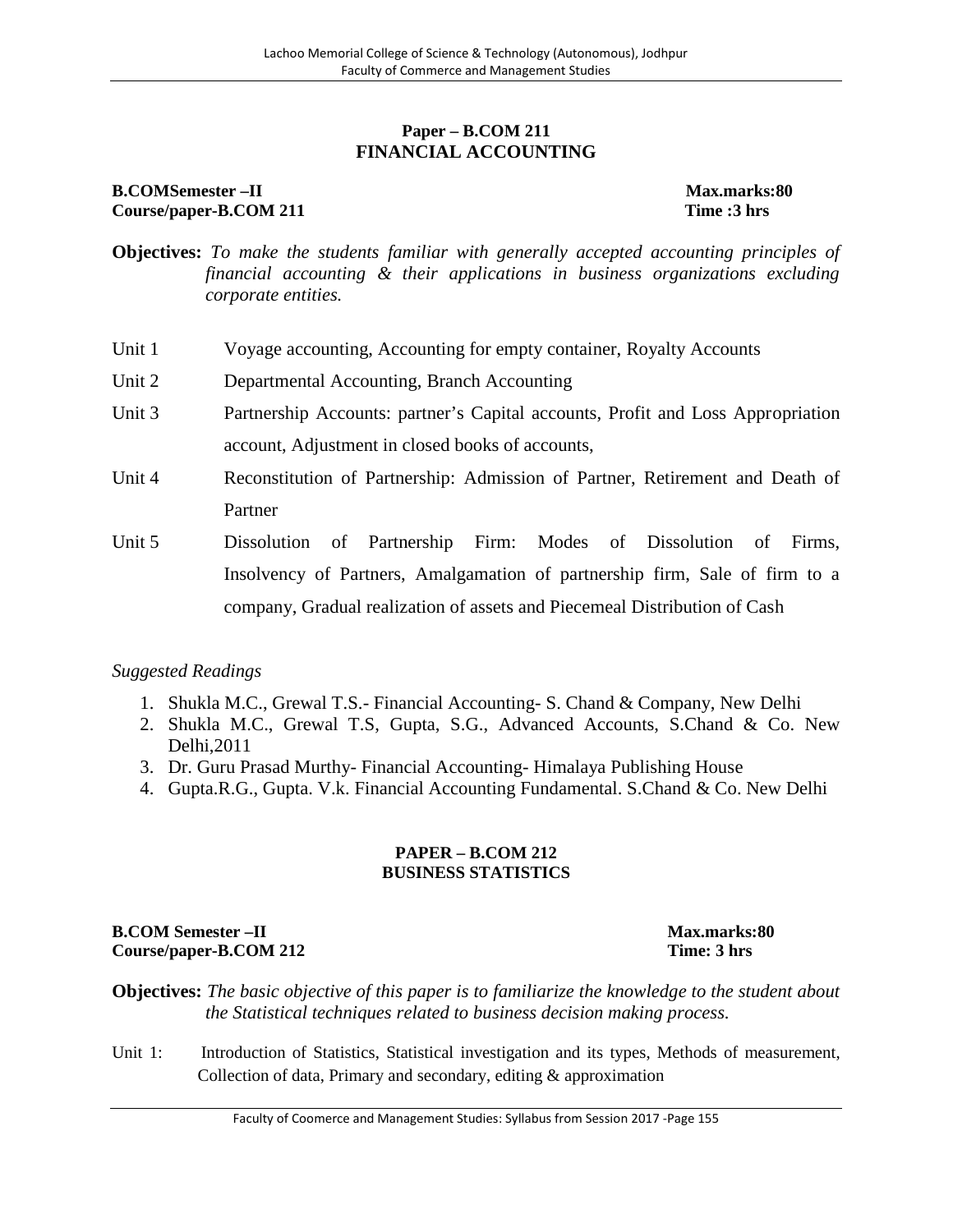- Unit-2: Univariate analysis: measure of central tendency- arithmetic mean, geometric mean and harmonic mean: properties and applications, mode and median and other partition values- quartile, decile, and percentiles, measure of variation- absolute and relative, range, quartile deviation, mean deviation, standard deviation and variance
- Unit3: Bivariate analysis: correlation- meaning and measurement, Karl Pearson's co-efficient and rank correlation; regression analysis: linear regression defined, regression equations and estimation
- Unit 4: Measurement of Dispersion, Skewness and Index Numbers: Absolute and Relative, Methods of Construction: Simple, weighted and other averages
- Unit 5: Probability & its distribution: meaning, concepts, basic & compound probability, distribution- Binomial, Poisson and Normal .

*Suggested Readings:*

- 1. Hooda, R.P.: Statistics for Business and Economics. New Delhi, Macmillan Publishers,2010.
- 2. Nagar K.N.-Sankhyiki Ke Mooltatva, Jain Book Agency ,2011-2012.
- 3. Gupta S.P-Statistical methods, New Delhi,Sultan Chand and sons,2009
- 4. Gupta S.P.-Fundamental of Statistics , New Delhi,Sultan Chand and sons,1990.

# **Paper – B.COM 213 BUSINESS & ECONOMIC ENVIRONMENT**

## **B.COM Semester –II Max.marks:80 Course/paper-B.COM 213 Time: 3 hrs**

- **Objectives:** *To make the students familiarize the students with the nature & dimensions of evolving business environment & economic environment to influence managerial decisions.*
- Unit 1: Elements of business environment: nature and factors in business environment, Elements of economic environment, Economic planning: Critical Appraisal of 10th and 11th five year Plans.
- Unit 2 : Problems relating to Population; Unemployment; Poverty; Regional Imbalances; Parallel Economy; Balance of Payment
- Unit 3: Economic Policies: Monetary Policy; Fiscal Policy; Export and Import; Foreign Investment Policy.
- Unit 4: Industrial Development & Industrial Policy, Industrial Sickness; Economic Reforms; Liberalization; Small Scale, Cottage and Village Industries.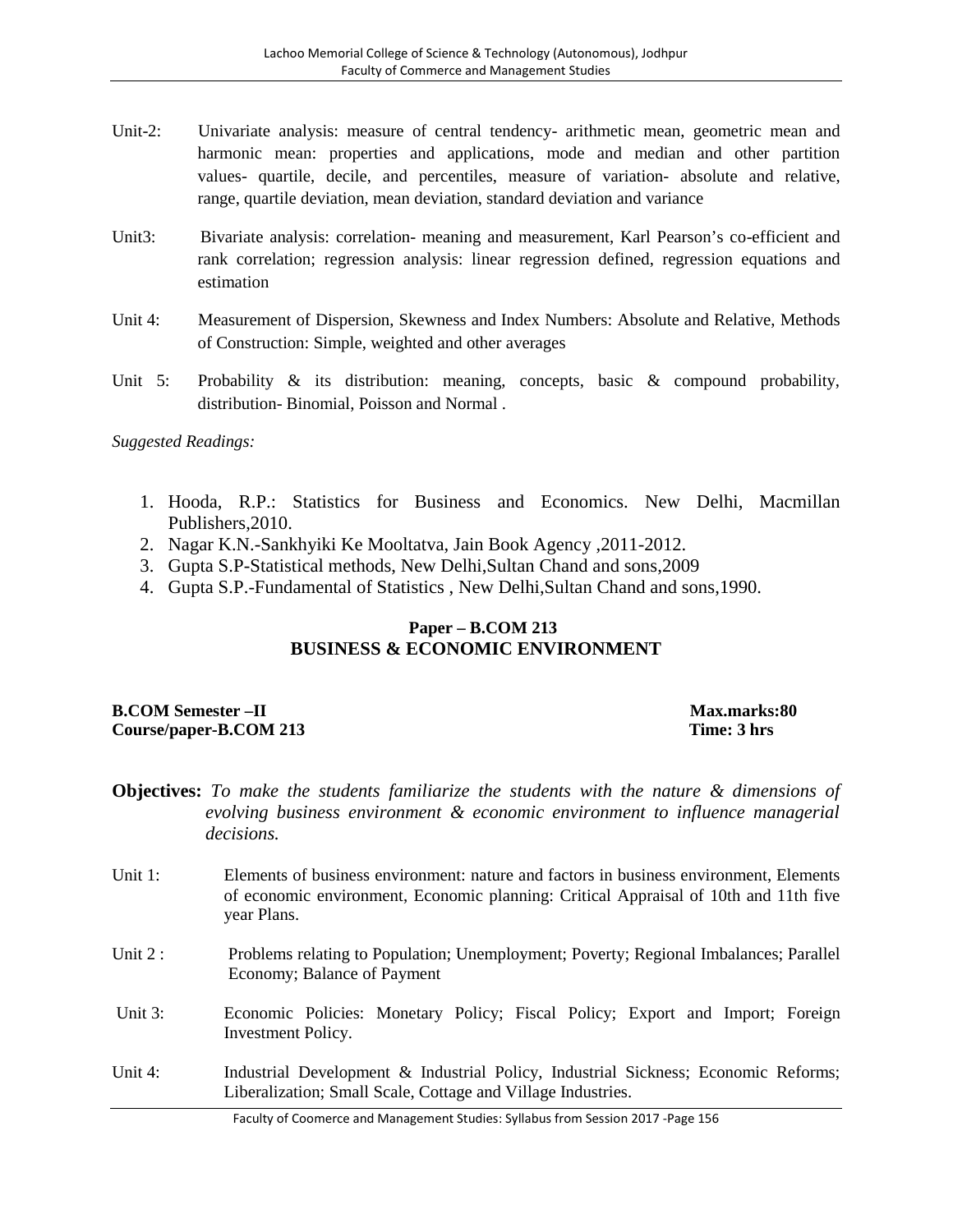Unit 5 : International Environment : India and the World Economy, Problems of Developing countries; Foreign Investment in India; International Economic Institutions; WTO, IMF, World Bank, ADB.

# *Suggested Readings*

- 1. Sheikh .business environment .New Delhi ,Pearson Education ,2009
- 2. Bedi, Suresh. Business environment. New delhi,Excelbooks, 2004
- 3. Mittal, Vivek. Business environment.Excelbooks,New delhi,2004
- 4. Justin,Paul.Business environment .Tata McGraw Hill, New Delhi 2009
- 5. Cherunillam Francis, business environment, Himalaya Publishing House,2010
- 6. Ghosh. Business Environment ,Oxford University press .

# **Paper – B.COM 214 COST ACCOUNTING**

**B.COM Semester –II Max.marks:80 Course/paper-B.COM 214 Time: 3 hrs**

- **Objectives:** *To acquaint the students with basic concepts used in cost accounting and various methods involved in cost ascertainment systems.*
- Unit 1 Cost Accounting: Meaning, Definition, Objective, Importance, Limitation, Distinction between cost and financial accounting, methods and technique of costing, types of cost, Characteristics of Ideal system of Cost Accounting , Elements of cost Material cost Control: Meaning, objective, Methods of Fixation of inventory levels, Methods of Valuing Material Issues, Material turnover ratio, ABC analysis for material control
- Unit 2 Labour cost Control: Meaning, idle time and over time, Labour turnover, Method of wages payment, Incentive plans Overheads: Meaning, allocation, Classification, Apportionment and absorption of overheads, under and over absorption of overheads
- Unit 3 Unit or single output costing-meaning, cost sheet, cost statement: determination of tender and selling price, Production account, Reconciliation between profit shown by cost and financial statement
- Unit 4 Job, Batch and Contract costing, operating costing- Transportation only, Uniform Costing- Concept, Utility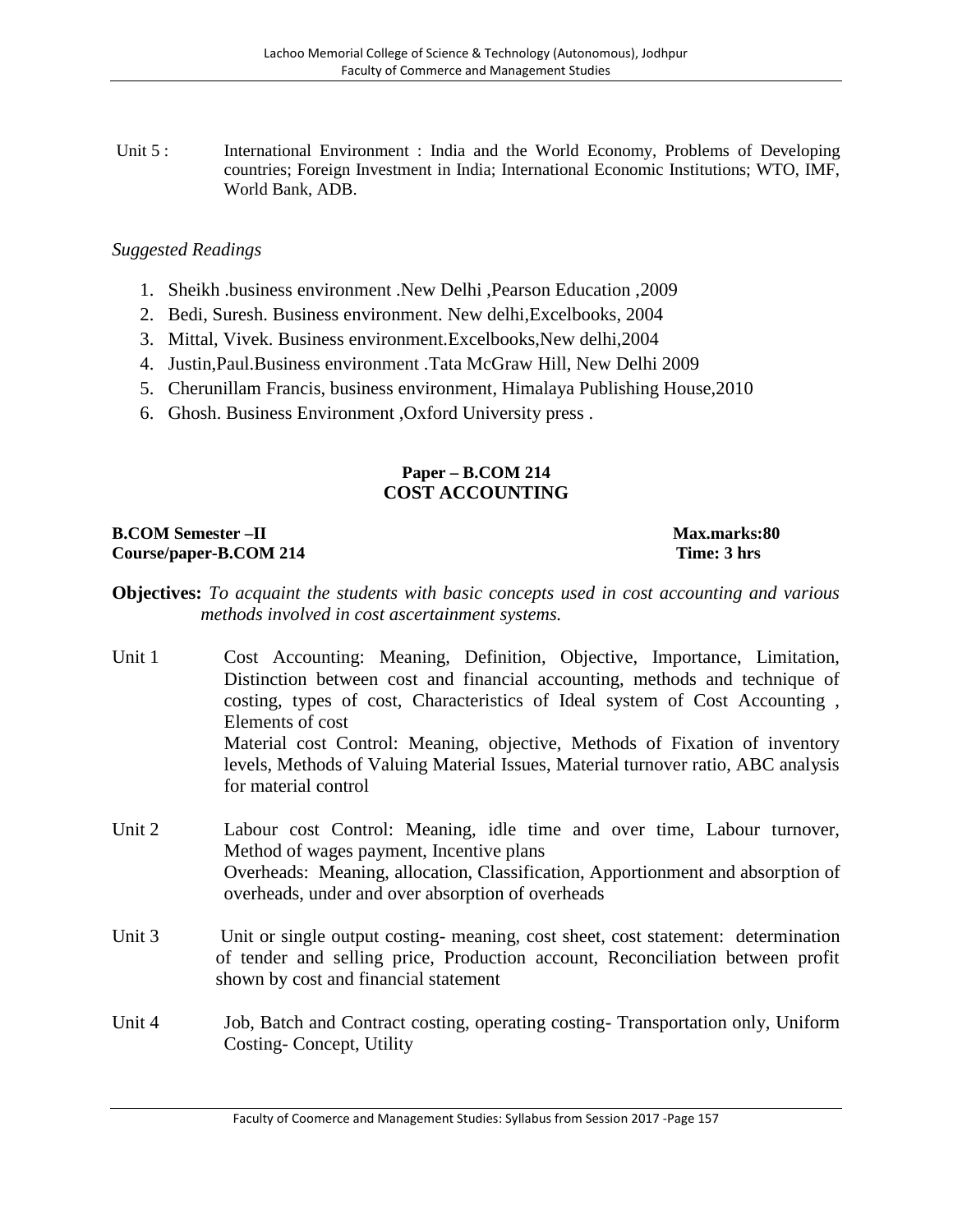Unit 5 Process costing- meaning, treatment of normal and abnormal loss and gain, by product and joint product, Inter Process Profit, Costing of Work-in-Progress (Equivalent Product)

# *Suggested Reading*

- 1. Oswal, Maheshwari & Rajpurohit- Cost Accounting- Ramesh Book Depot, Jaipur.
- 2. Jain S.P. and Narang, K.L.- Cost Accounting- Kalyani Publisher- New Delhi
- 3. Tulsian,P.C.- Practical Costing- Vikas Publication- New Delhi
- 4. Maheshwari,S.N.- Advance problem and Solution in Cost Accounting- Sultan Chand- New Delhi.
- 5. Lal, Jawahar- Cost Accounting- Tata McGraw Hill Publishing-New Delhi

#### **PAPER – B.COM 311 FINANCIAL MANAGEMENT**

**B.Com Semester –III Max.marks:80 Course/paper-B.COM 311 Time: 3 hrs**

**Objectives:** *To make the students familiar with the elements and tools of financial management.*

- Unit 1: Financial Management: Nature, Scope, objectives, importance and Functions of Financial Manager. Profit versus Wealth maximization principle. Time value of money: Concept of Risk and Return (including Capital Asset Pricing Model).
- Unit-2: Cost of Capital: Concept, Significance, Source of finance, Calculating cost of debt; Preference shares, equity capital and retained earnings, Weighted Cost of Capital. Leverage: Concept, significance, calculation and impact of Operating, Financial and Combined Leverage.
- Unit3: Capital Structure: Concept, factor affecting Capital Structure, designing Optimal Capital Structure, EBIT and EPS analysis. Theories of Capital Structure.
- Unit 4: Capital Budgeting Decision**:** Capital budgeting process, Estimation of Relevant cash flows, Non-discounted and discounted cash flow techniques – Pay back, ARR, NPV, IRR and Profitability index. Dividend: Meaning, nature, factors affecting dividend, Dividend Theories: Walter's Model, Gordon's Model, M.M.Hypothesis.
- Unit 5: Working Capital Management**:** Meaning and nature of working capital, Determination of working capital requirement. Cash management, Inventory management and Receivables management.

*Suggested Readings*:

1. Chandra Prasanna. Financial Management Theory and Practice New Delhi. Tata McGraw Hill.2014.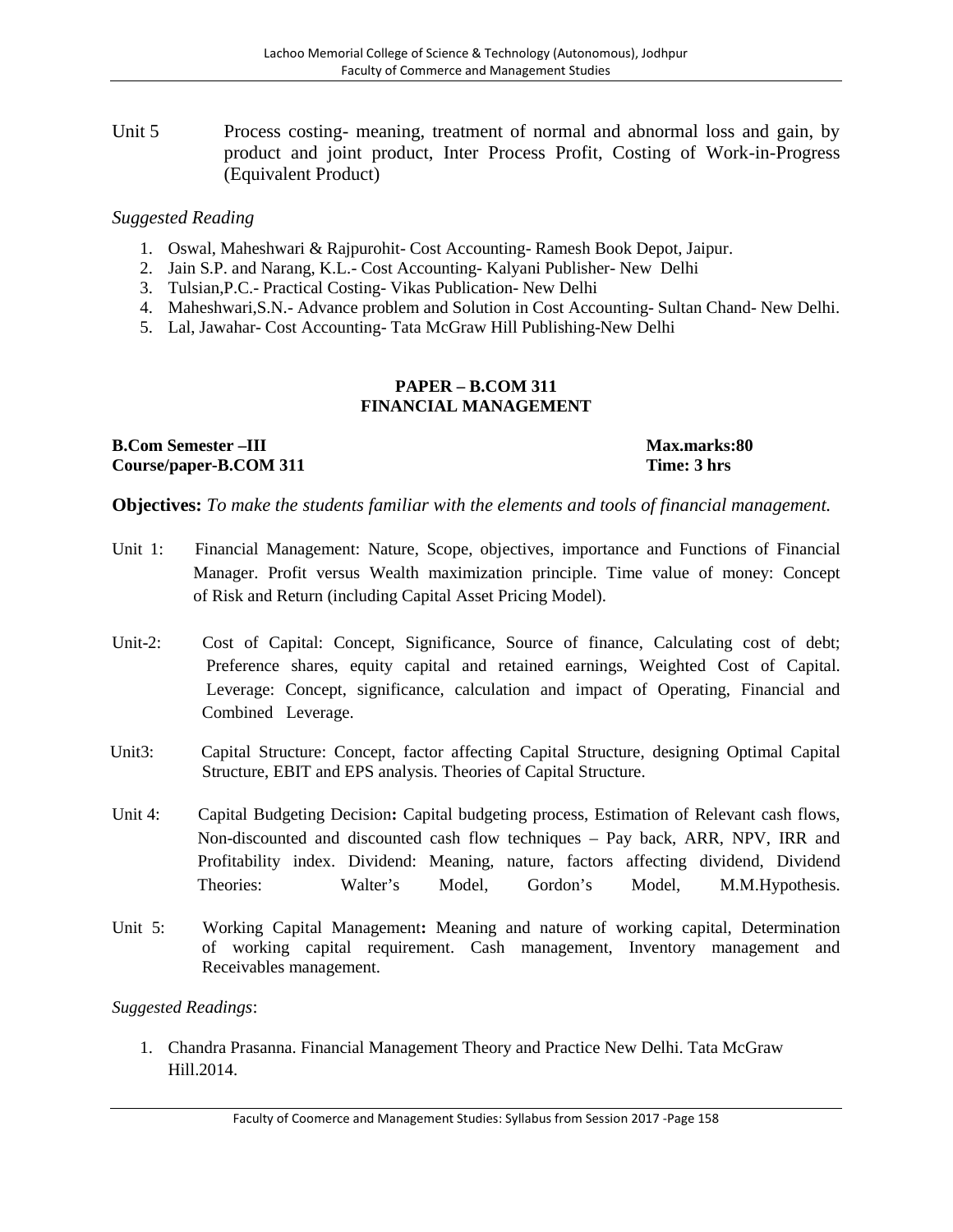- 2. Khan M.Y. and P.K.Jain .Financial Management: Text and Problems. New Delhi, Tata McGraw Hill pvt. ltd.2010
- 3. Pandey I.M. Financial Management. New Delhi, Vikas Publishing House.2015

## **Paper – B.COM 312 CORPORATE LAW**

# **BCOM312 Semester –III Max.marks:80 Course/paper-B. COM 312 Time :3 hrs**

**Objectives:** *To familiarize the students with the understanding & provision of Corporate Law. Case studies & problems including issues in corporate law are required to be discussed..*

- Unit 1: Introduction: Characteristics of a company, concept of lifting of corporate veil. Types of companies, association not for profit, illegal association. Formation of company – Promoters, their legal position, pre-incorporation contract and provisional contracts. Introduction to company secretary.
- Unit 2: Documents Memorandum of Association, Articles of Association, Doctrine of Constructive Notice and Indoor Management, Prospectus and Book Building Share Capital – issue, allotment and forfeiture of share, transfer and transmission of shares, buyback, share certificate and share warrant.
- Unit 3: Members and shareholder their rights and duties .Shareholders meetings, kinds, convening and conduct of meetings. Management – Directors, classification of directors, dis-qualifications, appointment, legal position, powers and duties, disclosures of interest, removal of directors, board meetings, other managerial personnel and remuneration.
- Unit 4: Dividend Provisions and issue of bonus shares. Investigations. Winding-up–concept and modes of winding up .
- Unit 5: Meetings of Board and Committees Frequency, Convening, Proceedings, Resolution by Circulation; Minutes and Evidence, General Meetings-Kinds of Meetings; Law, Practice and Procedure Relating to Convening and Proceedings at General and Other Meetings; Notice, Quorum, Chairman, Proxy, Voting Recording, Signing and Inspection of Minutes

- 1. P.P.S. Gogna: Company Law, S. Chand New Delhi,2010.
- 2. Kuchhal M.C. Modern India Company Law. Delhi, Vikas Publishing House, ,2007.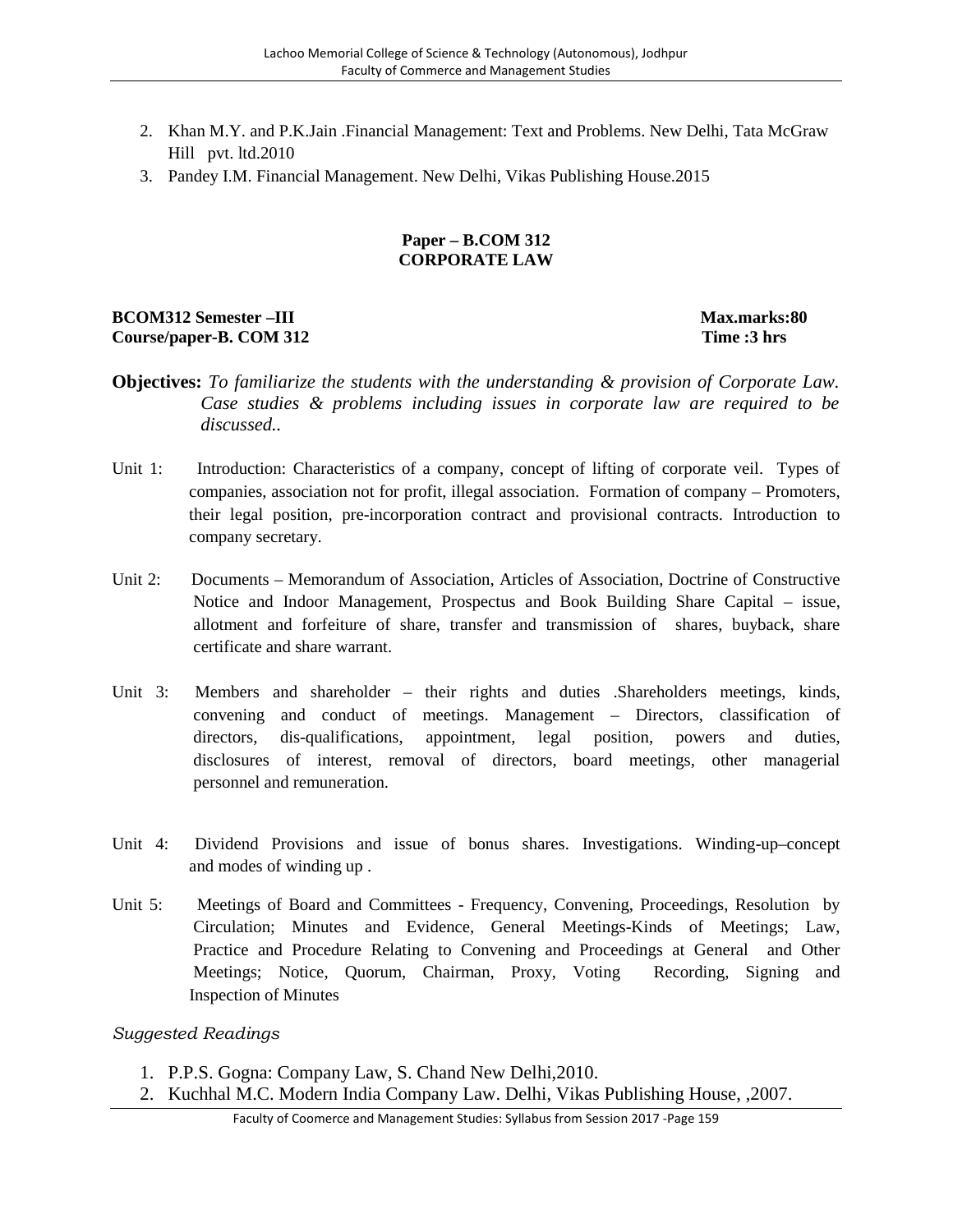- 3. Taxman's Elements of Company Law, Taxman Publication, Mumbai.
- 4. Davies,Paul. Company Law. Oxford Publication,2010

#### **PAPER – B.COM 313 CORPORATE ACCOUNTING**

# **B.Com Semester** – **III Max.marks:80 Course/paper-B.COM 313 Time: 3 hrs**

- **Objectives:** *To make the students familiar with generally accepted accounting principles of corporate accounting & their applications in corporate entities.*
- Unit 1: Accounting for share capital Issue, Forfeiture and Reissue of forfeited shares. Redemption of preference shares including buy-back of equity shares.Redemption of Debentures, Underwriting of Shares
- Unit-2: Preparation of Profit and Loss Account, Profit and Loss Appropriation Account and Balance Sheet in accordance with the provisions of the existing Companies Act.
- Unit3: Liquidation and Winding of Companies, Statement of Affairs and Deficiency Account, Preparation of Liquidator's Final statements
- Unit 4: Accounting for Amalgamation of Companies with reference to Accounting Standard-14 issued by the Institute of Chartered Accountant of India Accounting for Internal Reconstruction .
- Unit 5: Final Accounts of Banking Company and Electricity Company.

- 1. Maheshwari S.N .Corporate Accounting. New delhi ,Vikas Publishing house, 2009
- 2. Shukla, M.C, Grewal T.S. Gupta S.C.Advanced Accounts.New Delhi, S Chand and Co.
- 3. Rajpurohit , joshi. Corporate Accounts. Rajasthan Pathaya Prakashan,2012
- 4. Rajpurohit , joshi .Corporate Accounts, (Hindi) .Rajasthan Pathaya Prakashan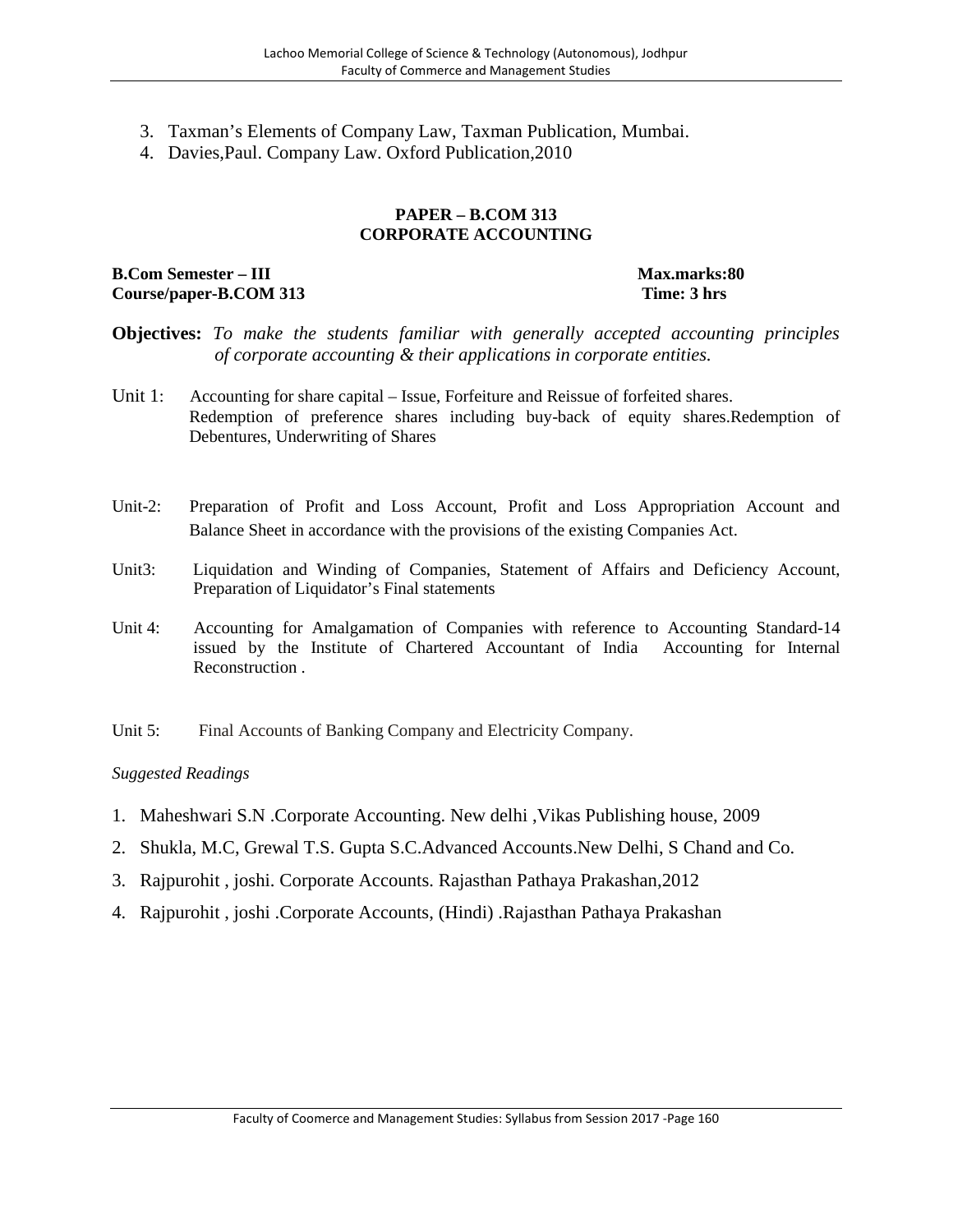# **Paper – B.COM 314 BANKING OPERATIONS**

# **B.COMSemester –III Max.marks:80 Course/paper-B.COM 314 Time: 3 hrs**

- **Objectives:** *To make the students familiar with generally accepted banking principles & their applications in business organizations.*
- Unit 1: Meaning, Definition, Functions and Importance of banking, Structure of Indian Banking system.
- Unit 2: Central Bank: Role, Organization, Functions. Current and Future Challenges of RBI. Credit control and its Methods.
- Unit 3: Bank deposits: Types, opening and its operations.KYC Norms in India, Banking Instruments: Cheque,bank draft,Credit Cards and Debit Crads .
- Unit 4: Overview of different types of banking in India: Retail Banking, Commercial banking, and Regional Rural Banking and NABARD.
- Unit 5: Emerging trends in banking sector: Universal Banking, E-banking and Development Banking.

# *Suggested Readings*

- 1. Sundaram & Varshney; "*Banking, Theory Law and Practice*"; Sultan Chand & Sons; 2004
- 2. Vasant Desai; "*Development Banking & Financial Intermediaries*"; Himalaya Publishing House, 2001.
- 3. Varshney & Malhotra, "*Principles of Banking",* Sultan Chand & Sons, 2005
- 4. A.Gajendran ,"Banking And Financial System ";Vrinda Publications,2012

## **PAPER – B.COM 411 DIRECT TAXATION**

## **B.Com Semester –IV Max.marks:100 Course/paper-B.COM 411 Time: 3 hrs**

**Objectives:** *To provide basic knowledge and equip students with application of principles and provisions in Income Tax Act,1961.*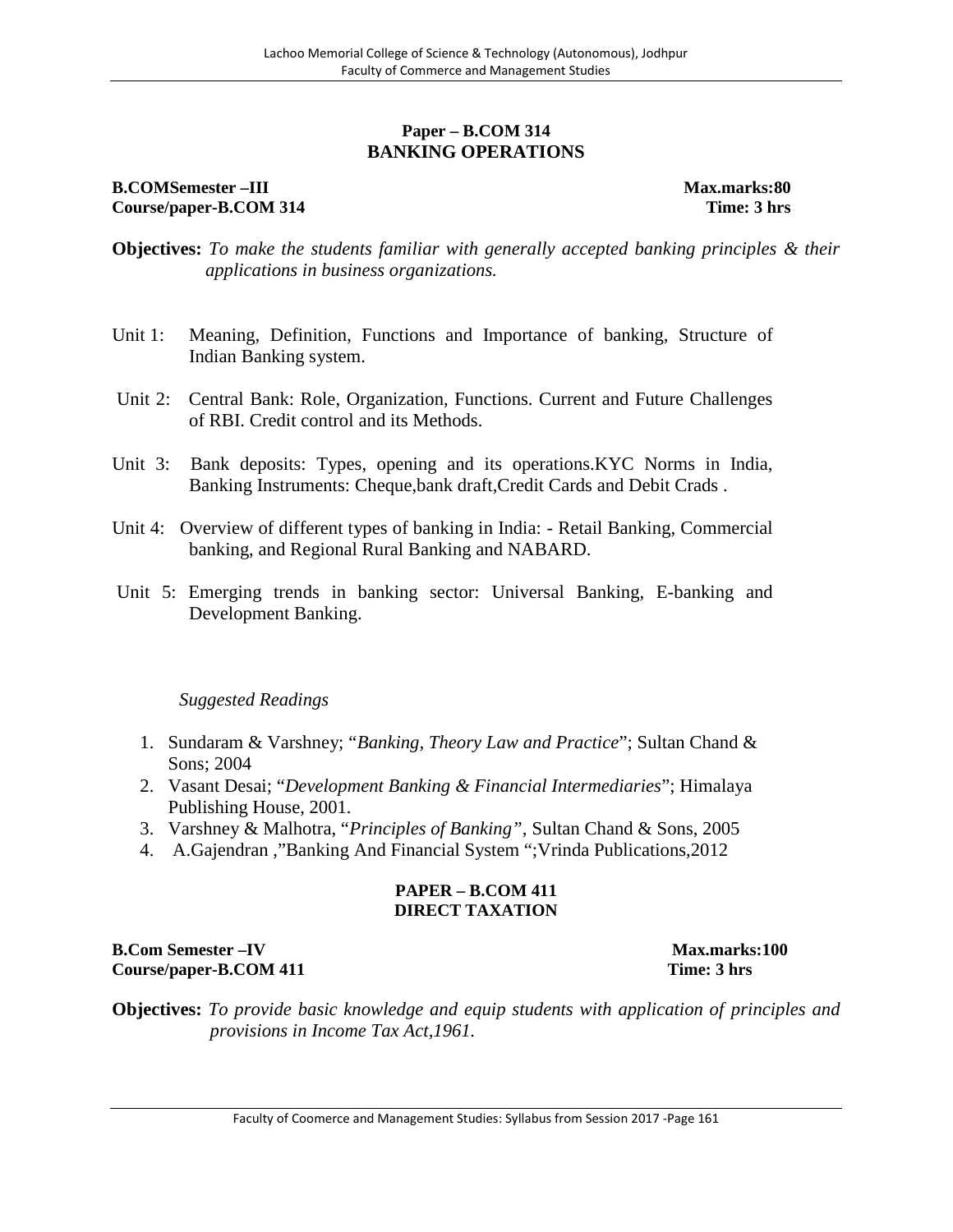- Unit 1: Important definitions in the Income-tax Act, 1961, Concepts of previous year assessment year: agricultural income. Residential Status and scope of total income; Income deemed to be received / deemed to accrue or arise in India. Exempted income under section 10 relevant for individuals.
- Unit-2: Computation of Income under the head Salaries and Income from House Property.
- Unit 3: Computation of Taxable Income under the head income from Business and Profession and Income from Capital Gain.
- Unit 4: Income from Other sources; Set off and Carry forward of Losses.
- Unit 5: Deductions from Gross total Income, Computation of total income and tax liability of individuals, Return of Income and Procedure of Assessment.

## *Suggested Readings*

- 1. Singhania,Vk. Singhania Monica .Students Guide To Income Tax (Including Service Tax, Vat).Taxman allied service
- 2. Mahrotra.HC.Income Tax. Agra Sahitya Bhawan Publications, 2014.
- 3. Lal, B.B. Income tax.Pearson
- 4. Drgirishahuja, Harigupta.Professional applications to direct taxes: law and practice. New Delhi ,Bharat Law House Pvt. Books.

# **Paper – B.COM 412 AUDITING & ASSURANCE**

#### **B.COM Semester –IV Max.marks:80 Course/paper-B.COM 412 Time: 3 hrs**

**Objectives:** *To provide basic knowledge and equip students with the principles of auditing.*

- **Unit 1** Auditing: Meaning, Definition, objective, Importance, Limitation, Relationship between auditing and accounting, type of audit, error and fraud, basic principal governing audit. Internal Control Measure: Meaning, objective, internal check, internal audit, internal control regarding sale, purchase, salaries and wages
- Unit 2 Audit program: Meaning, process, objective, Specimen of audit programme, Advantage, Disadvantage, Audit Procedure: Meaning, Routine checking, Test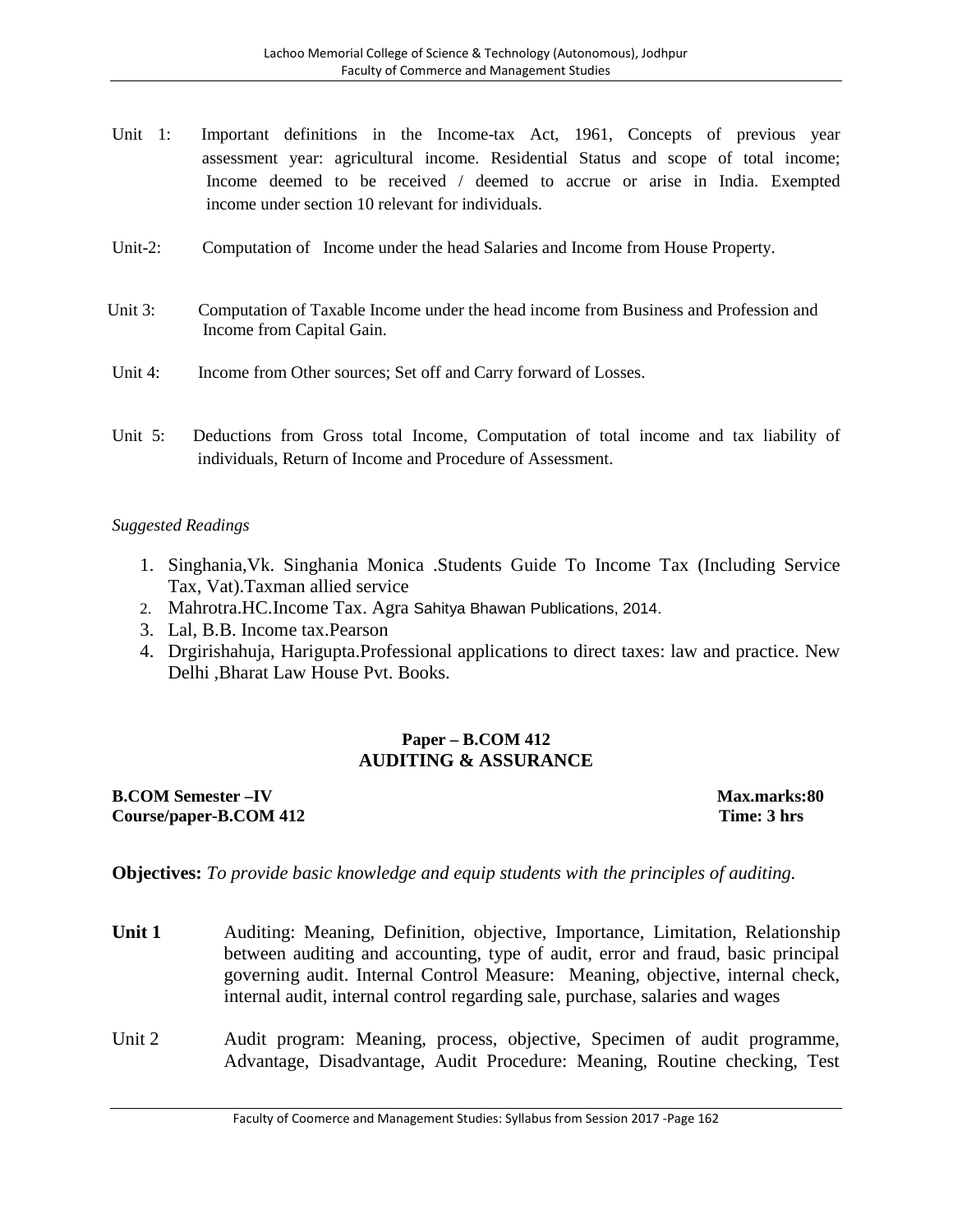checking, Audit working paper, Audit note book, Vouching: Meaning, importance, auditor and vouching, vouching of cash book and trading transaction

- Unit 3 Verification and valuation of assets and liabilities, Audit of final accounts, Clean and Qualified report
- Unit 4 Company auditor: Appointment, power/rights, liabilities and duties, Investigation: Meaning, objective, procedure, Investigation on behalf of perspective purchaser of business, banker and prospective investor
- Unit 5 Special points in the audit of banking companies, General Insurance Companies, educational institutions & clubs , Tax Audit , Cost Audit , Management Audit , EDP audit.

# *Suggested Readings*

- 1. Gupta, Kamal Contemporary Auditing,- Tata McGraw Hill, New Delhi.
- 2. Jain, Khandelwal & Pareek Auditing- Ramesh Book Depot, Jaipur.
- 3. Singh, A. K. and Gupta Lovleen- Auditing Theory and Practice- Galgotia Publishing Company, New Delhi.
- 4. Tandon, B.N. Principles of Auditing- S. Chand & Co. New Delhi.
- 5. Sharma, T.R.- Auditing Principles & Problems- Sahitya Bhawan, Agra

# **Paper –B.COM 413 QUANTITATIVE TECHNIQUES**

# **B.COM Semester –IV Max.marks:80 Course/paper-B.COM 413 Time: 3hrs**

- **Objectives:** *To familiarize the students with the tools and techniques of Operation Research used in decision making process.*
- Unit 1: Operation Research: Nature, significance, purpose and limitations, Methodology of operation research.
- Unit 2: Matrices & Determinants: Definition of a matrix, types of matrices, algebra of matrices, | adjoint of a matrix, finding inverse of a matrix through adjoint, applications of matrices for solution to simple business and economic problems
- Unit 3: Transportation& assignment problems: General structure of transportation problem, solution procedure for transportation problem, methods for finding initial solution. Maximization transportation on problem, transportation problem. Assignment problem: approach of the assignment model, solution methods of assignment problem, maximization in assignment, unbalanced assignment problem.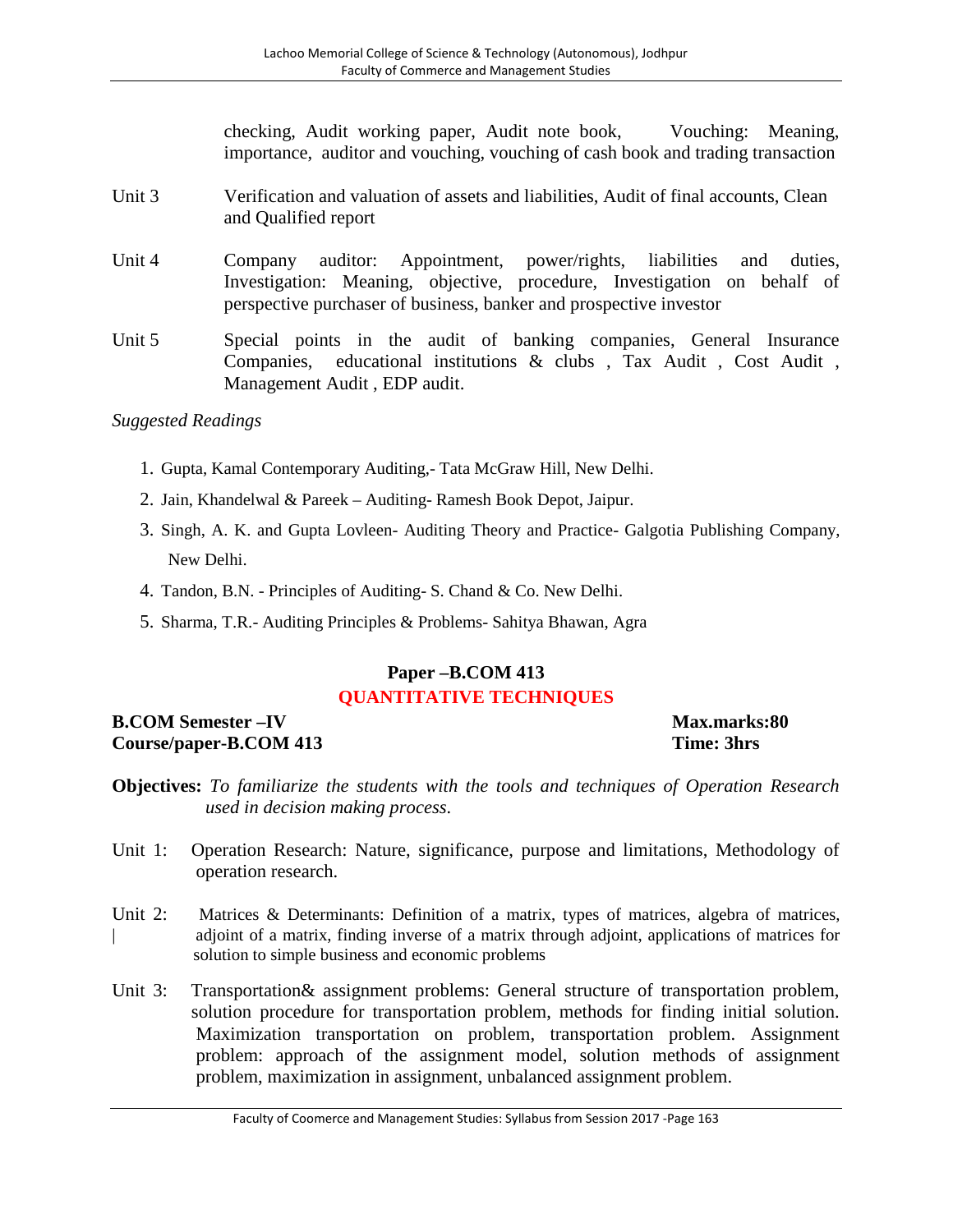- Unit 4: Linear Programming: Concept, Assumptions and Usage in business decision making. linear Programming problem: formulation, methods of solving: graphical and simplex, duality concept, Significance, usage & application in business decision making.
- Unit 5: Network Analysis using PERT and CPM: Concepts, Drawing Network and Numbering Events, project time.

# *Suggested Readings*

- 1. Gupta, S.P. & Gupta, P.K., "Quantitative Techniques and Operations Research", Sultan Chand & Sons, 2005.
- 2. V K Kapoor*. "*Operations research, Sultan Chand publications,*"* New Delhi
- 3. Sharma, J.K., "Operations Research: problems & solutions," Macmillan India Ltd. , 2nd edition, 2004.
- 4. Khandelwal, Gupta, Ahmed and Jain "Quantitative techniques in Management", Ramesh Book Depot.
- 5. Gupta, Gupta and Manmohan "Business statistics and Operation research ", Sultan Chand and Sons.
- 6. Gupta, S.P. & Gupta, P.K., "Quantitative Techniques and Operations Research", Sultan Chand & Sons, 2005.

#### **Paper –B.COM 414 ECONOMIC AND INDUSTRIAL LAWS**

## **Bcom Semester**  $-\mathbf{IV}$  **Max.marks:80 Course/paper-BBA 414 Time :3 hrs**

- **Objectives:** *To familiarize the students with the understanding and provisions of economic and industrial related laws. Case studies and problems involving issues in economic and industrial laws are required to be discussed.*
- Unit 1 FEMA, 1999: Objectives and definitions under FEMA, dealings in foreign exchange, holding of foreign exchange etc., current account transactions, capital account transactions, export of goods and services, realisation and repatriation of foreign exchange, exemptions, authorised person, penalties and enforcement, compounding of offences, Directorate of Enforcement, Appellate Tribunal, etc. Procedure relating to various foreign exchange transactions as enumerated in Exchange Control Manual.
- Unit 2 Negotiable Instruments Act, 1881: Nature, Kind, Parties and Endorsement, Dishonor of Instrument, Crossing and Dishonor of Cheques and Banks
- Unit 3 Industrial Employment (Standing Orders) Act, 1946: Object, applicability, interpretation, appeal, disciplinary actions and grievance procedure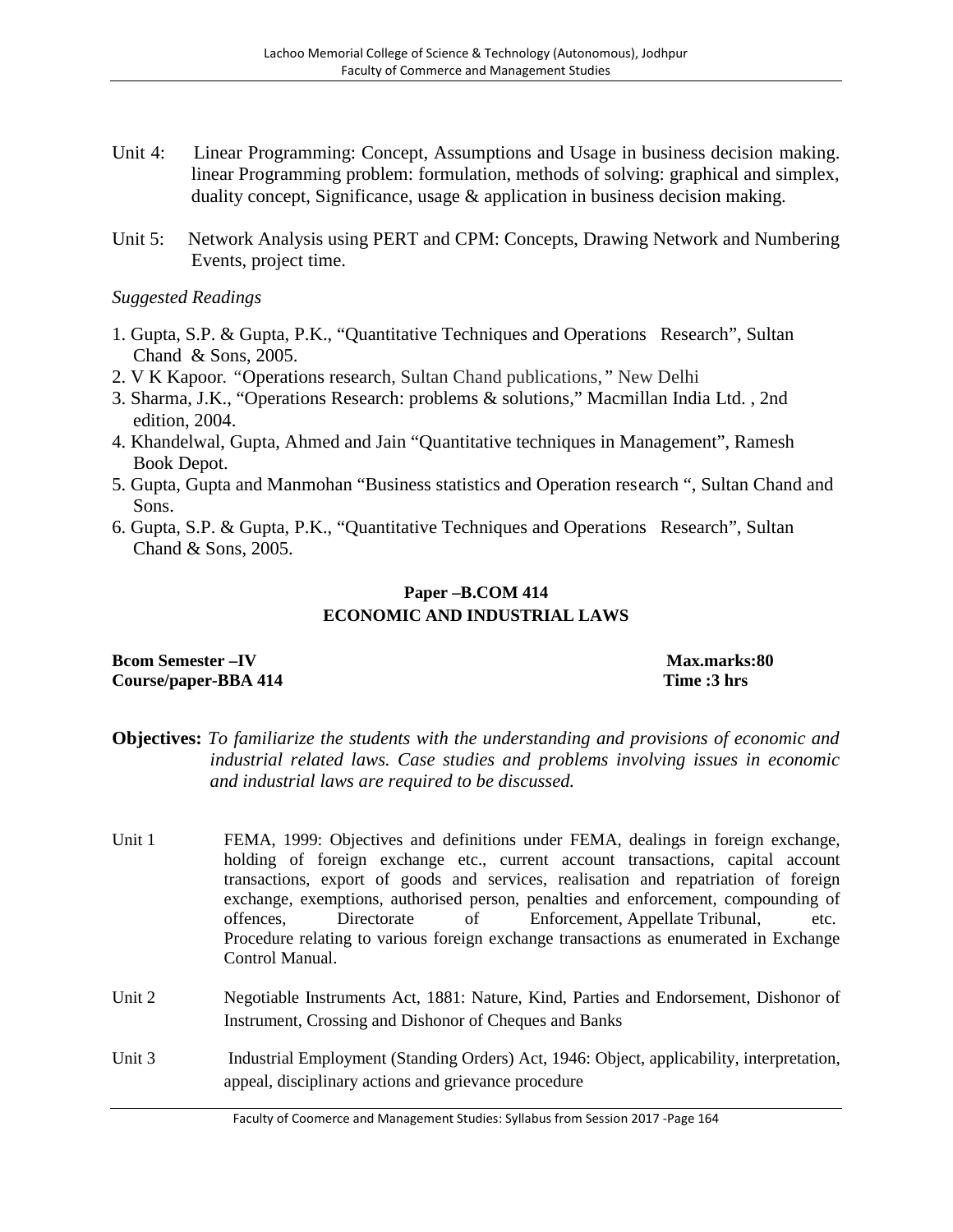Unit 4 Factories Act 1948: interpretation-competent person, Hazardous process, Manufacturing process, Workers, Factory occupier, Healthy, Safety and Welfare, Working house of Adults, Employment of young persons, Inspector- Appointment and Powers.

Unit 5 Payment of Bonus Act, 1965: Object, application and major provisions

- 1. Malik,P.L.Industrial Law .Eastern Book Company,
- 2. Dr. S.K. Puri. Labour and Industrial Laws. Allahabad New Agency
- 3. Seth D.D. Commentaries on Industrial Disputes Act. New York Library ,1998
- 4. Kulshreshtha D.K. Labour Legislation .Agra, LaxmiNarainAgarwal
- 5. Sinha, Sinha, Priyadarshini Seema Shekhar.Industial Relations. Trade Unions and Labour Legislation. Pearson Education.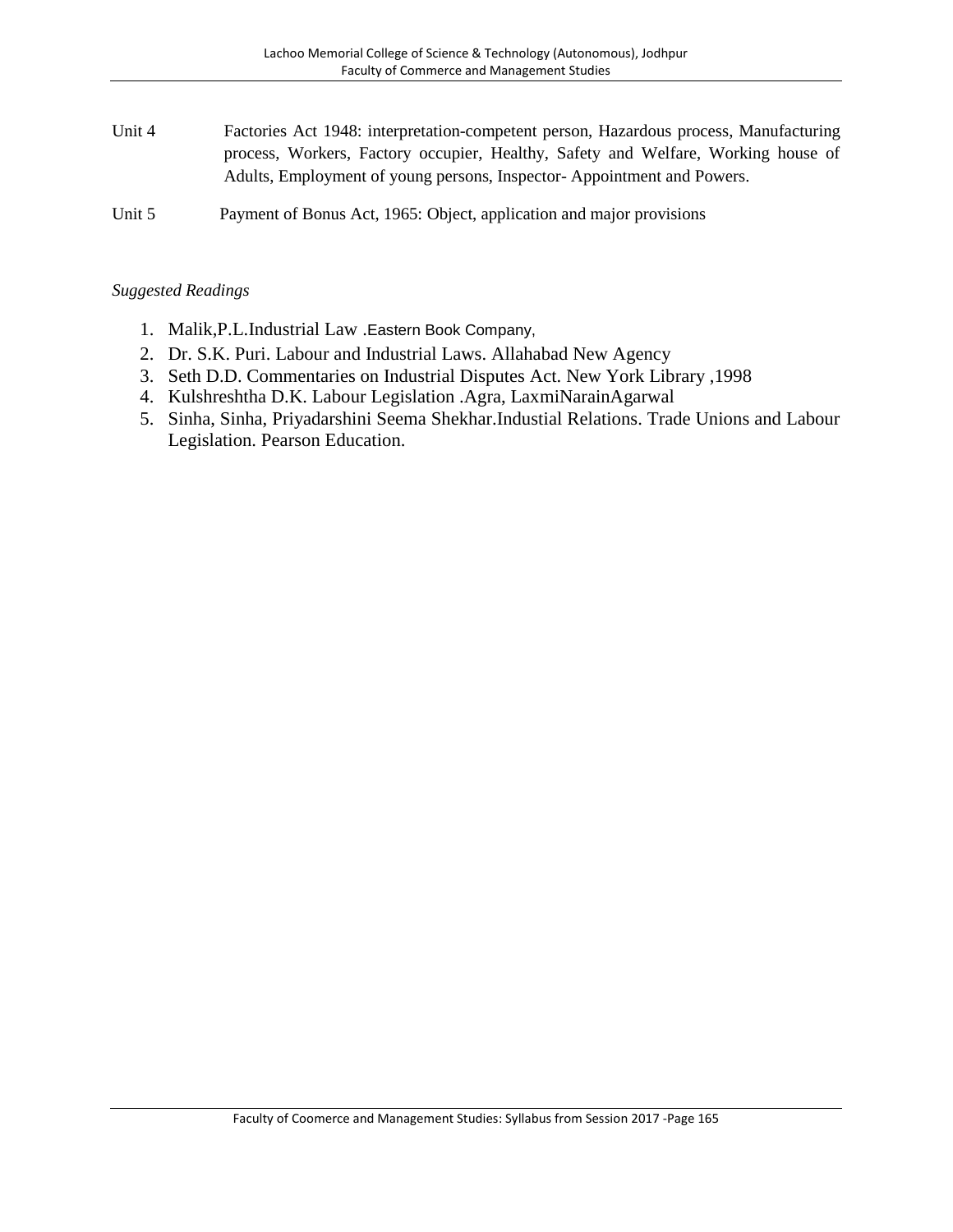# **Paper – B.COM 415 OFFICE AUTOMATION AND ACCOUNTING APPLICATIONS**

## **B.COMSemester –IV Max.marks:80 Course/paper-B.COM 415 Time: 3hrs**

- **Objectives:** *To provide computer skills and knowledge for commerce students and to enhance the student understanding of usefulness of information technology tools for business operations.*
- Unit 1 Introduction to computers- Meaning, definition, a simple model of computer, Characteristics of computer systems, Input and Output devices, Computer languages-low level, High, Hardware and Software,
- Unit 2 Word Processing- Concept, Interface, Keyboard Shortcut, Creating, Saving and Opening Documents in Word, Editing, Previewing, Printing & Formatting a Document, Find & Replace text, Header and footer, Using Thesaurus, Mail Merge, Handling Graphics, Tables & Charts, Converting a word document into various formats, Macro, Checking and correcting spellings and grammar, other advance function
- Unit 3 Spreadsheet & Presentation Package- Concept, Creating, saving, opening workbook in excel, Entering data in cell/formula, Editing, formatting a worksheet, Previewing, Printing, Function, Copying formulae, Working with excel graph and charts. Presentation Package- Concept, Creating, Opening and saving, presentations, working with different views, Editing texts, Working with slides, Creating presentation, adding and formatting slide and text, adding clip art, pictures, designing slide shows, running and controlling slide show, Working with chart, printing, other advance function
- Unit 4 E- commerce- Introduction, Types, Benefits, Limitations and barriers of e-Commerce, E- Commerce models, value chains in E-commerce, E-Commerce in India, web based tools for Electronic Commerce, Legal, Ethical and Societal impacts of E-commerce.
- Unit 5 Fundamental of Tally-Meaning, Feature, Importance, Manual v/s computerized accounting, Creating company, Group and ledger Creation, Accounting entries for different transaction and taxes, Financial Report generations,

- 1. Jain, Satish, Jain, Shashank, Jain Madhulika- IT Tools and Application- BPB Publication, New Delhi
- 2. Jain, Bhargava & Agarwal Fundamentals of Computer- RBD Publication, Jaipur
- 3. P K Sinha-Computer Fundamentals-BPB Publications, New Delhi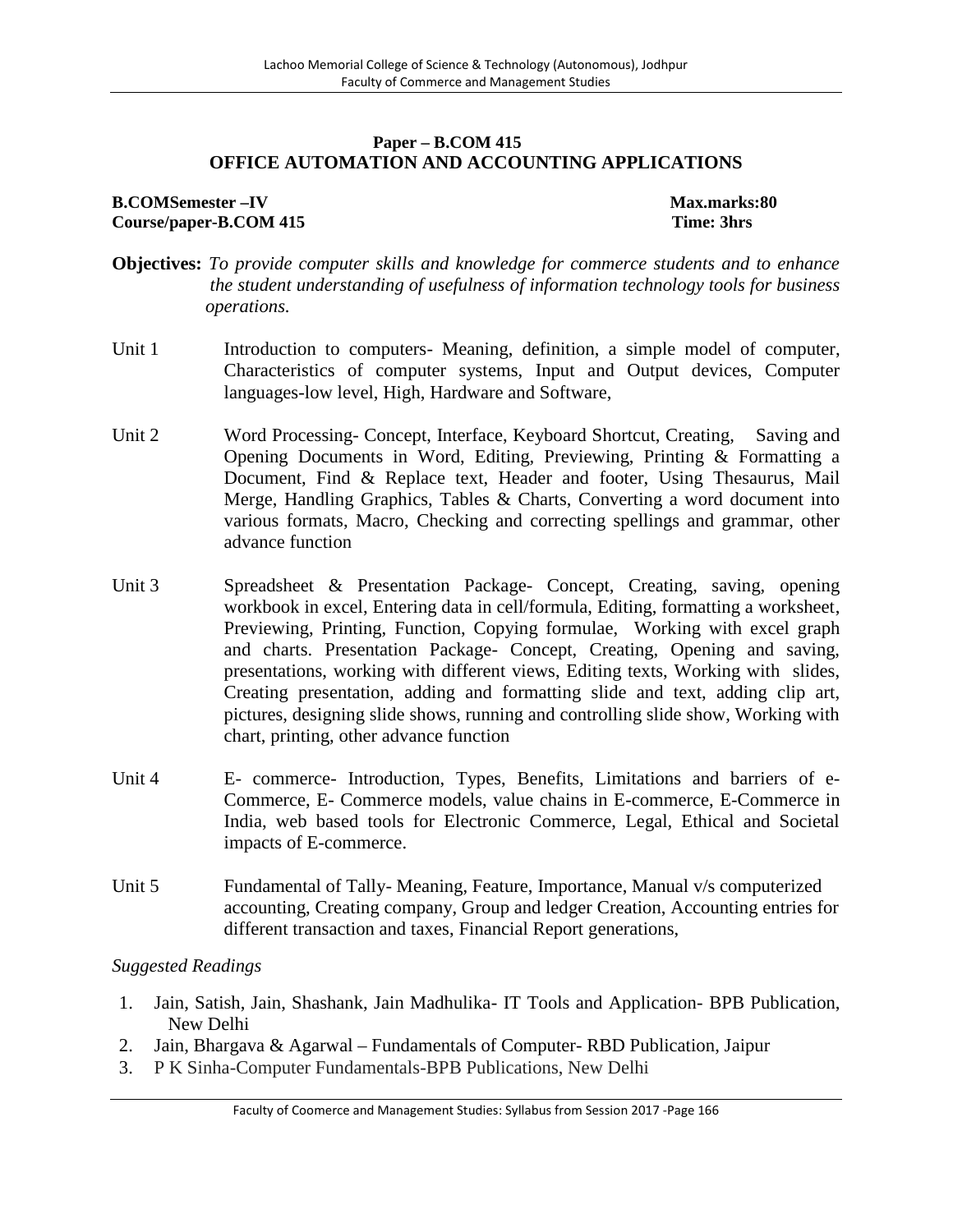- 4. Asok K. Nadhani-Tally Training Guide- Jain Book Agency, New Delhi
- 5. Maidasani, Dinesh, Straight to Point, Tally 9ERP, Firewal Media, New Delhi

#### **PAPER – B.COM 511 INDIRECT TAXATION**

**B.Com Semester –V Max.marks:80 Course/paper-B.COM 511 Time: 3 hrs**

# **Objectives:** *To provide basic knowledge and equip students with application of principles and provisions of Indirect taxes.*

- Unit 1: Introduction: Indirect Tax, Central Sales Tax: Introduction, Definition, Declared Goods, Computation of Tax, Registration, Assessment Procedures, Penalty and Liabilities. Settlement of Disputes.
- Unit-2: VAT: Introduction, Computation of Tax, Registration, Assessment Procedure, Tax liability recovery and Refund and Penalties. Goods and Service Tax:- Meaning, Advantages, Types, Needs for GST in India, Registration Process.
- Unit3: Central Excise Duty: Introduction and Definitions , Classification of Goods, Basis of Excise Duty, Central Value Added Tax, Valuation of Goods and Computation of Central Excise Duty and Administrative Set up.
- Unit 4: Customs Duty: Introduction, Nature and Types; Tax Liability, Valuation of Goods, Computation of Customs Duty. Service Tax: Introduction, Taxable and tax free Services, Registration of Service Tax, Valuation of Services, Assessment, Penalties.
- Unit 5 Wealth Tax : Chargeability, Assessment Year, Valuation Date, Computation of Net Wealth, Incidence of Tax, Assets, Deemed Assets, Assets Exempt from Tax, Debt Owed, Valuation of Assets, Return of Wealth and Assessment.

- 1 Indirect Tax: Modi ,Shah, Mangal, RBD
- 2.Income Tax and Indirect Tax: Shah, Bhandari, Bohra Tater, Singhal, RBD
- 3.Students Guide To Income Tax (Including Service Tax, Vat): V. K Singhania, Monica Singhania, Taxman allied services
- 4. Indirect Tax Laws: Dr.Vandana Bangar, Dr. Yogendra Bangar, Aadhya Prakashan.
- 5. Dr. Venkatesh, S., Katke, GST in India.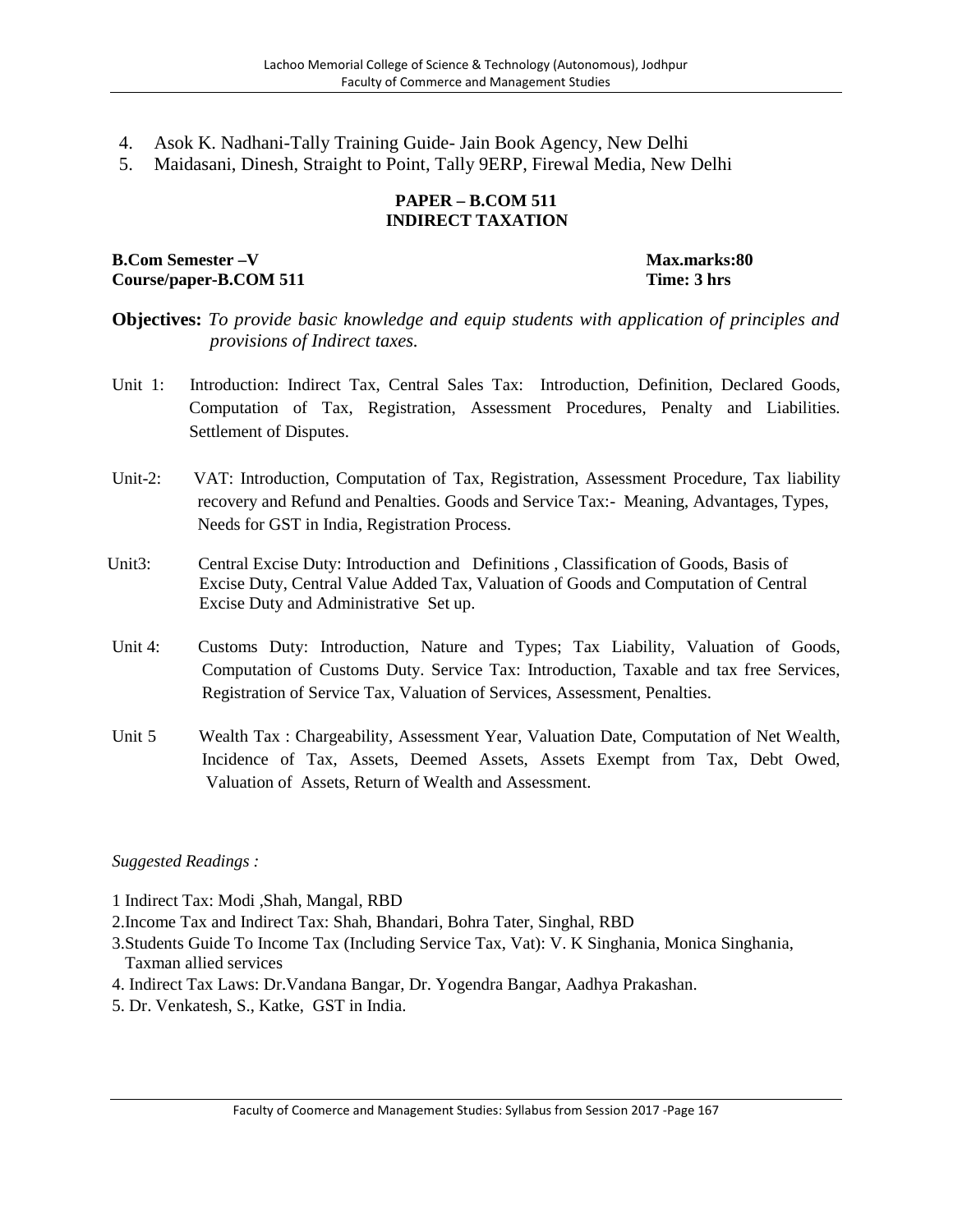# **Paper – B.COM 512 MANAGEMENT ACCOUNTING**

#### **B.COMSemester –V Max.marks:80 Course/paper-B.COM 512 Time :3 hrs**

- **Objectives:** *To provide basic knowledge and equip students with application of principles and provisions of accounting used in business decision making process.*
	- Unit 1: Management Accounting-Introduction, Definition, Meaning, Scope, limitations. Ratio analysis: Meaning, Objectives, limitations, Classifications, Computation and Interpretation, Du Point control chart.
	- Unit 2: Cash Flow and Fund Flow Statement.
	- Unit 3: Marginal costing and managerial decisions : The basic concept of Marginal Cost and Marginal Costing, Break Even Analysis and Cost volume profit analysis, Break even charts and profit charts, managerial decisions, application of marginal costing in decision making Unit; standard costing and variance analysis. Cost and Marginal Costing, Break Even Analysis and Cost volume profit<br>analysis, Break even charts and profit charts, managerial decisions, application<br>of marginal costing in decision making Unit; standard costing and varia
	- types of budget; Control Ratio; ZBB
	- Unit 5: Emerging issues in Management Accounting- Human resource accounting, EVA, Internal reconstruction and amalgamation- concept, elementary accounting and interpretation.

- 1. Hingorani,N L.and Rmanathan,A R.Managment accouniting,new delhi,Sulatn chand 1992.
- 2. Khan and Jain. Management Accounting.New delhi ,Tata McGraw Hill.
- 3. Panday I.M., Management accounting, New Delhi,vikas publishing house
- 4. Vij.Madhu.Financial and management Acounting,Anmol publications,1997.
- 5. Heitger,L E and Matulich Serge.Financial Accounting.Tata Mcgraw hill,1990.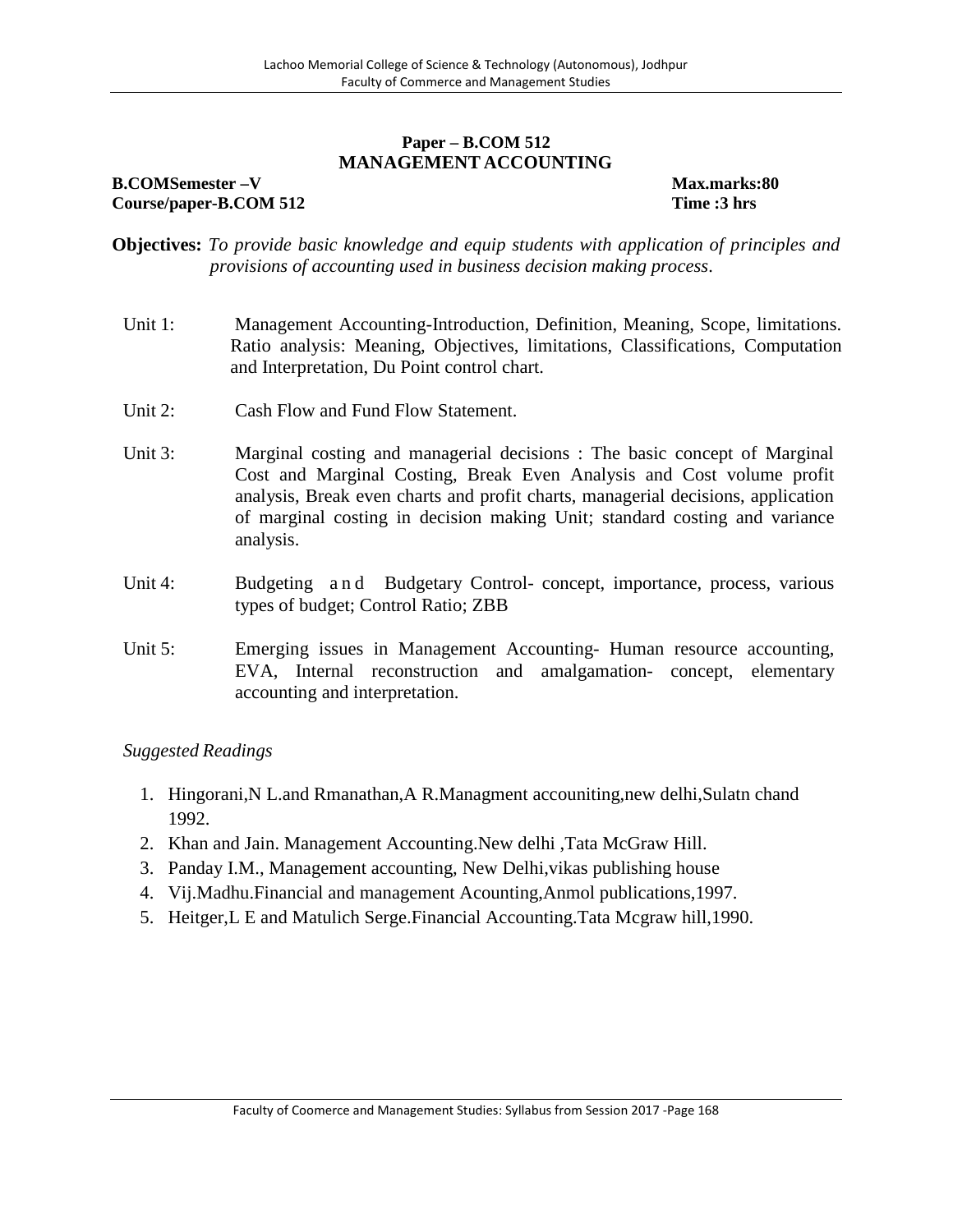#### **Paper – B.COM 513 FUNCTIONAL MANAGEMENT**

# **BCOM Semester** – **V Max.marks:80 Course/paper-B. COM 513 Time : 3 hrs**

- **Objectives:** *To provide basic knowledge and equip students with application of principles and provisions of accounting used in business decision making process.*
- Unit 1: Human Resource Management; Meaning, Nature, Significance, and Scope of Human Resource Management. Human Resource Planning: Need, Importance and Process. Job Analysis: Objective, Process, Techniques. Job Design; Approaches and Methods.
- Unit 2: Recruitment; Meaning, Sources, Methods, Selection; Meaning, Process and Tests. Placement and Induction; Training and Development: Objectives, Methods and Evaluation of Training and Development Programme, Worker's participation in Management
- Unit 3: Marketing Management: Marketing Management: Concept, Importance, Scope of Marketing and Functions of Marketing, Promotion Decision; promotion mix – Distribution channels and Physical Distribution Decision: Nature, functions and types of distribution channel.
- Unit 4: Marketing Research; Meaning, Objectives, Significance and Procedure of Marketing Research. Product Decision: Meaning of Product, Product Life Cycle and New Product Development.
- Unit 5: Production and Operation Management: Meaning, Significance, Scope of Operations Management. Plant location; Layout Planning, Routing, Scheduling, Dispatch and Follow up. Operations for Job, Batch and Mass Production.

- 1. Bhattacharya, Deepak Kumar, Human Resource Management, Excel Books, New Delhi. 2006
- 2. Rao.V.S.P.Human Resource Management: Text and Cases. Excel book,2002
- 3. Kotler Philip. Marketing Management .Prentice Hall of India,2009
- 4. Saxena .Marketing Management . Tata McGraw Hill Publications.2010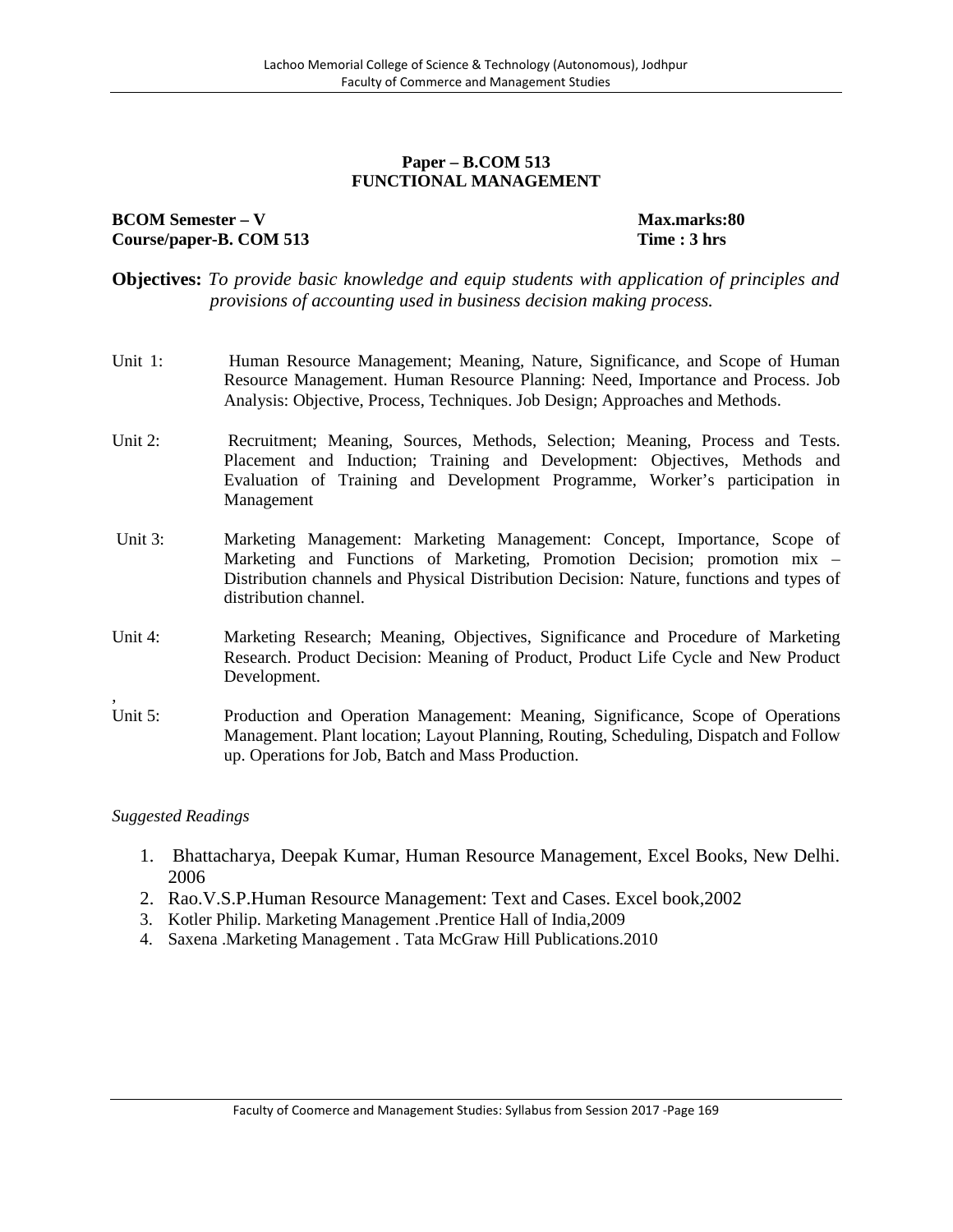#### **PAPER – B.COM 514 INTERNATIONAL TRADE & FINANCE**

## **B.Com Semester –V Max.marks:80 Course/paper-B.COM 514 Time: 3hrs**

- **Objectives:** *To provide basic knowledge related to international trade and finance used in business.*
- Unit 1: Meaning, nature, advantages and disadvantages in international trade Terms of trades; Balance of Trade and Balance of Payment- Concept, cause of Disequilibrium and Measures for Correction. Adjustment Mechanism, Trends in world Trade and Problems of Developing Countries, Planning International Trade Operations.
- Unit-2: Foreign Exchange Rates- Meaning and determination- mint par parity Theory; Purchasing Power Parity Theory; Demand and supply Theory. Fixed, Flexible and floating exchange rate- Meaning and their advantages and disadvantages. Fluctuations in exchange rates, causes, effects and methods of controlling the fluctuations, Exchange control- Meaning, Objectives, methods Exchange control in India.
- Unit3 : Methods of International Payment and Settlements. Documentary credit as method of payment. Export Finance. Import finance. Study of Institutions associated with Export/ Import Finance, Role of STC & MMTC and Export promotion Councils
- Unit 4: Commercial Policy. Export Promotion and Import substitution, ECGC, Exim Bank, Infrastructure and Institutional Setup for Exports, Policy Measures, 100% EOU, Export Houses and Trading houses, EPZs, SEZs.
- Unit 5 : Euro Currency Markets and EURO, Foreign exchange market Concept, Mechanism of Determination of Rate, management of risk in International Payment, International liquidity - Meaning, comparison, sources and Role of SDRs

- 1. K.D.Swami: International Trade
- 2. Singhal : International Trade
- 3. M.C. Vaish : Macro Economics
- 4. Daniels & Radebaugh : International Business
- 5. Cheruvilam : International Business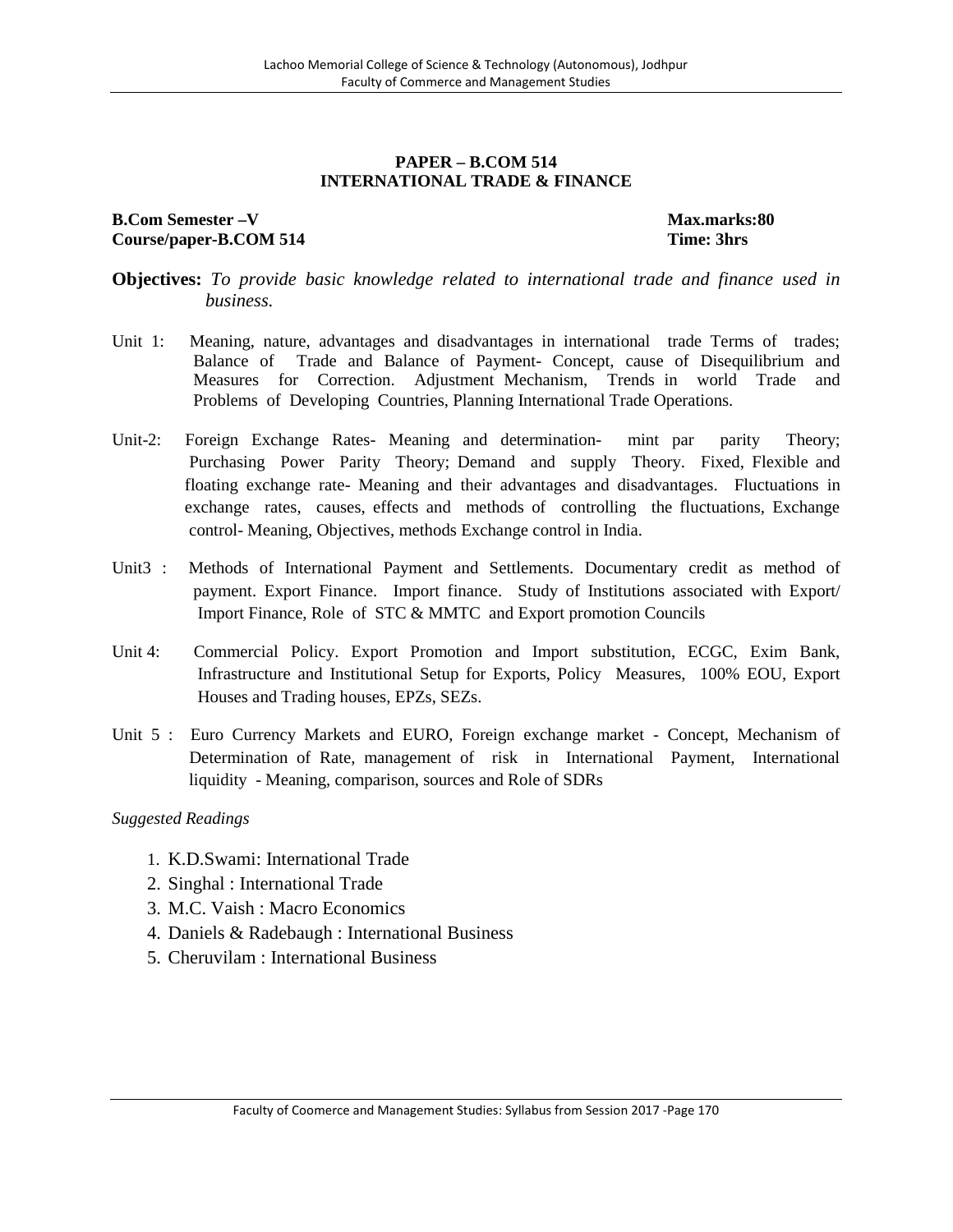# **Paper – B.COM 515 ENTREPRENEURSHIP**

# **B.COM Semester –V Max.marks:80 Course/paper-B.COM 515 Time :3 hrs**

**Objectives:** *To provide basic knowledge related to entrepreneurship*

- Unit 1: Concept of Entrepreneurship Meaning Types Qualities of an Entrepreneur -Classification of Entrepreneurs - Factors influencing Entrepreneurship - Functions of Entrepreneurs
- Unit 2: The Entrepreneur: definition, emergence of entrepreneurial class; theories of entrepreneurship; role of social economic environment; characteristics of entrepreneur; leadership; risk taking; decision making and business planning.
- Unit 3: Role of Entrepreneur: Role of an entrepreneur in economic growth as an innovator, generation of employment opportunities, complimenting and supplementing economic growth, bringing about social stability and balanced regional development of industries.
- Unit 4: Entrepreneurial Development Programme (EDP) Role, relevance, and achievements - Role of Government in organizing EDPs - Critical evaluation.
- Unit 5: Promotion of a Venture: Opportunities analysis; external environmental analysis economic, social and technological; competitive factors; legal requirements of establishment of a new unit and rising of funds; Venture capital sources and documentation required...

*Suggested Readings*

- 1. Vasant, DCSAI; Entrepreneurship, Himalaya Publishing House, 2003.
- 2. Taneja & S.L. Gupta.; Entrepreneurship Development, 2003
- 3. Pandey, I.M.; Venture Capital –The Indian Experience, Prentice Hall of India, 2003.
- 4. Tandon B.C, Environment and Entrepreneur, Chug Publications, Allahabad
- 5. Peter F Drucker: Innovation and Entrepreneurship Heinemann London

6. Rajpurohit, Vyas, Ramchandani, Sharma; Fundamentals of Entrepreneurship, Ajmera Book Company, Jaipur.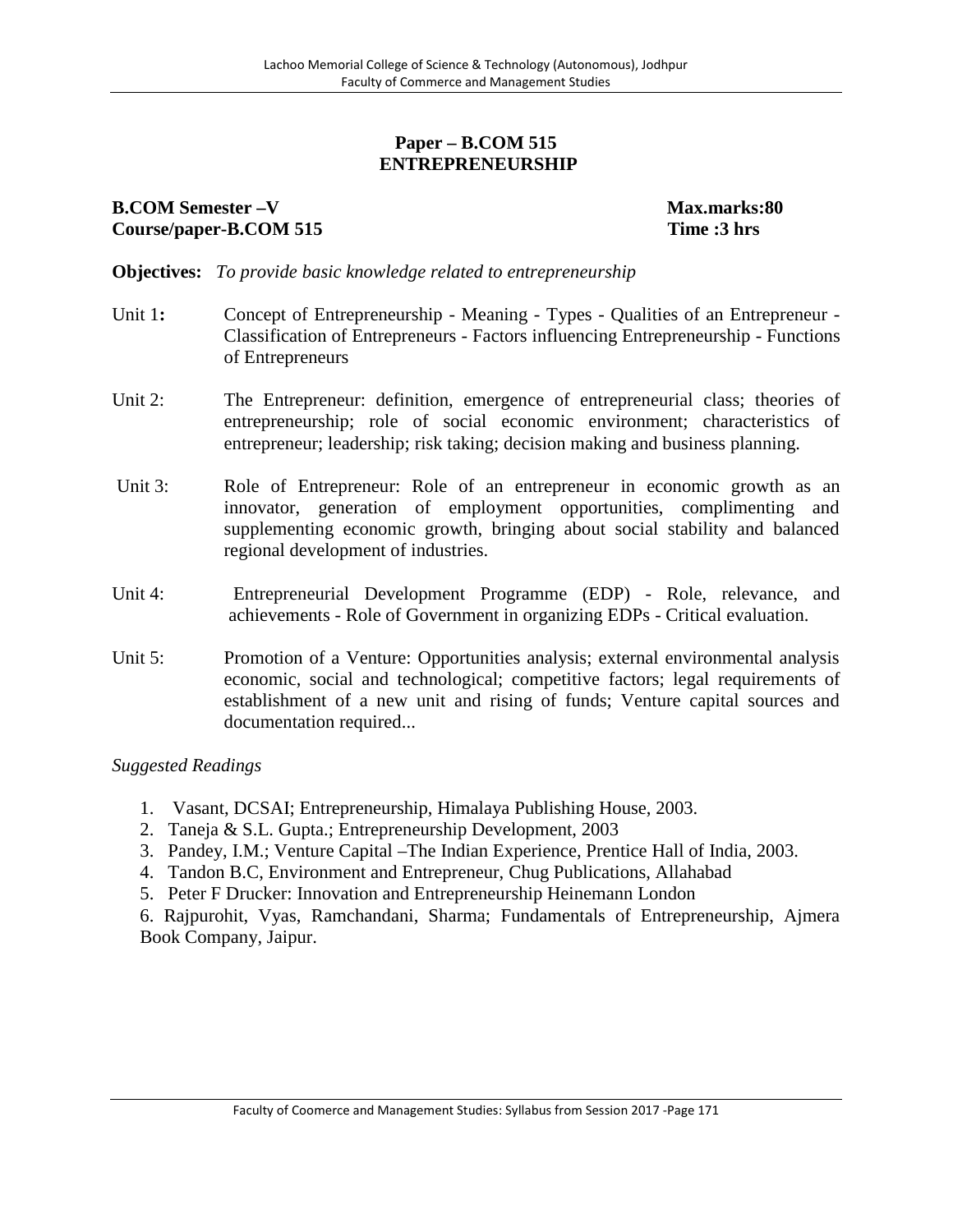# **Paper – B.COM 611 FINANCIAL MARKET OPERATIONS**

# **B.COM Semester –VI Max.marks:80 Course/paper-B.COM 611 Time : 3 hrs**

**Objectives:** *To provide basic knowledge and equip students with application of financial market operations*

- Unit 1: Financial system- nature, roleand structure of financial system, Overview of Financial Institution, Financial markets in India; classification of financial markets, money market- its constitutions, functions of money market, money market institutions.
- Unit 2: Capital market: a) Security market b) secondary market, functions and role of Stock Exchange, Functions and role of Stock exchange, Listing Procedure and legal Requirements.
- Unit 3: Functionaries on Stock Exchange, Brokers, Registration, duties, Sub Brokers- Registration and duties, Market Makers, Jobber's, Portfolio consultants.
- Unit 4: Financial Instruments: concepts and characteristics. Financial Services: Merchant banking- functions and roles: Credit rating – concept, functions, and types. Mutual fund –Salient features and its importance
- Unit 5: Securities Contract and Regulations Act: Main provisions. Scope of Securities Contract (Regulation) Act1956.Investors Protections: Grievances concerning stock exchange dealing and their removal: Grievances cells in stock exchanges: SEBI: role, achievements and guidelines

- 1. LM Bhole;" Financial Institutions and Markets" Tata McGraw Hill, New Delhi
- 2. Bharati Pathak '"Financial Institution and Markets", Pearson Education, New Delhi.
- 3. A.K. Sengupta and M.K. Agarwal, "Money Market Operations in India",Skylark Publications, New Delhi.
- 4. M.Y. Khan '"Indian Financial System- Theory & Practice", Tata McGraw Hill, New Delhi.
- 5. P.N. Varshney & D.K. Mittal '"Indian Financial System "Sultan Chand & Sons, New Delhi
- 6. Chaudhary, Mishra '"Financial Market Operation"RBD Publishing House, Jaipur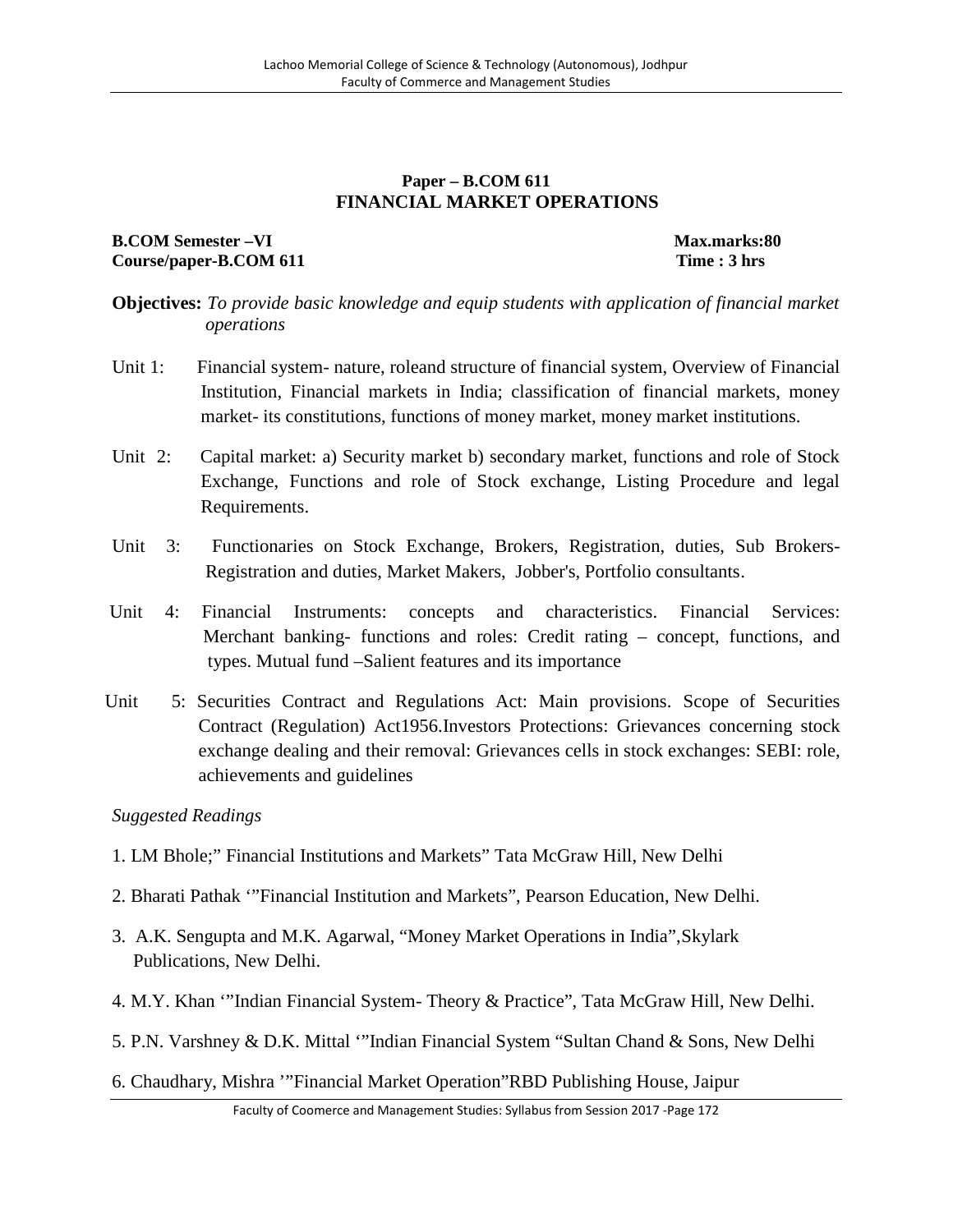7 Saraswat, Godha;" Financial Market Operation" RBD Publishing House, Jaipur

# **Paper – B.COM 612 ADVANCE ACCOUNTING**

## **B.COM** Semester –**VI Max.marks:80**<br> **Course/paper-B.COM** 612 **Time** : 3 hrs  $Course/paper-B. COM 612$

**Objectives:** *To acquaint the students with basic concepts and various methods involved in advanced accounting*

Unit 1 Accounting for price level change

Fund based accounting

Accounting for Insurance companies

- Unit 2 a. Social Accounting
	- b. Accounting for Agricultural farms
	- c. Hotel accounting
	- d. Responsibility accounting
- Unit 3 Introduction to Government accounting, Human Resource Accounting, Value added accounting, Economic value added accounting

Unit 4 Valuation of Assets: Goodwill, Shares and Inventory, Accounting for Hospital, Accounting for solicitor, Joint Venture Accounting

Unit 5 Corporate Reporting and Information disclosure and design of accounts, Investment accounting

- 1. Shukla, M.C. & Grewal T.S. Advanced Accounts- S. Chand & Co. New Delhi.
- 2. Gupta, R.L. Advanced Accountancy- S. Chand & Co. New Delhi.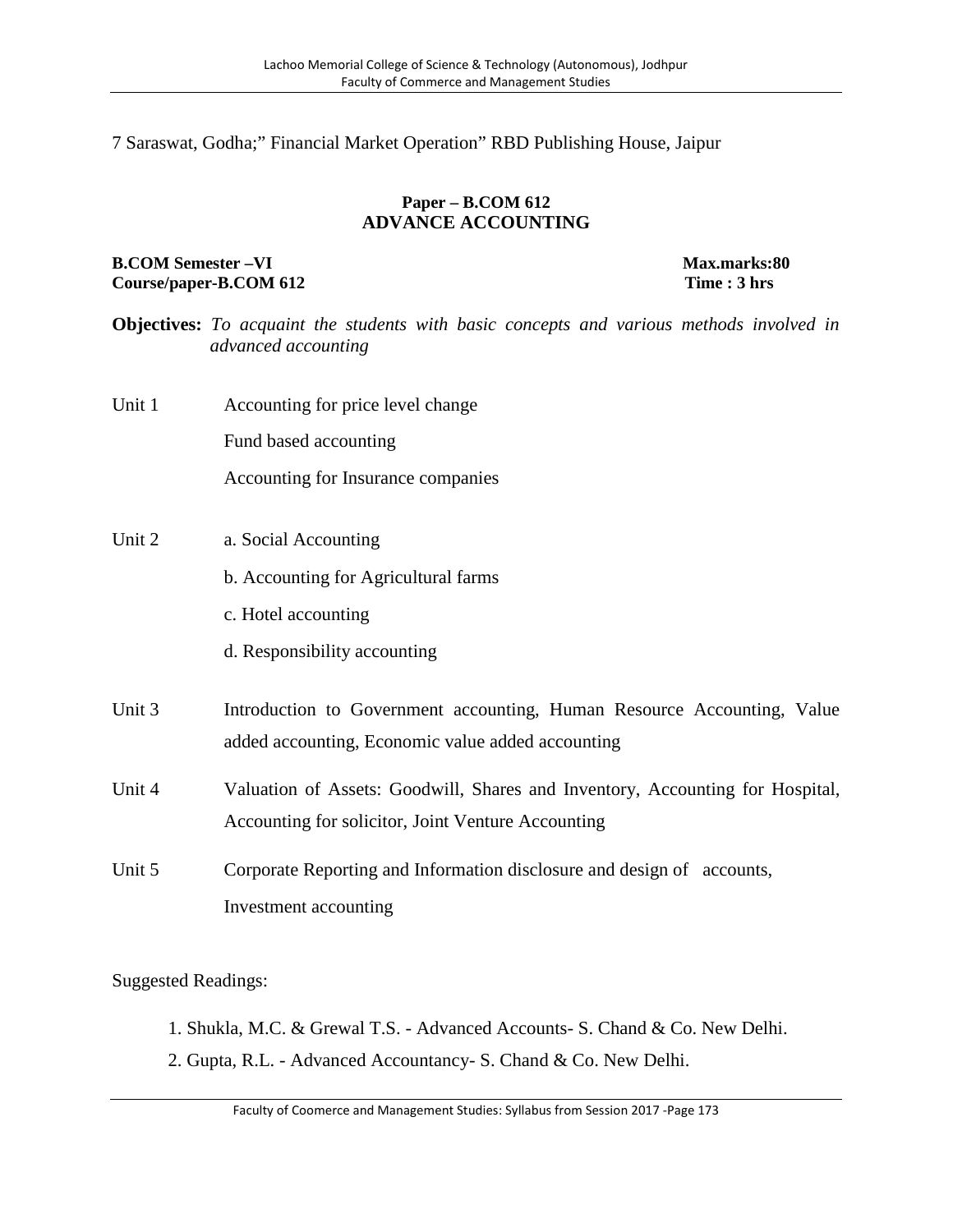- 3. Jain and Narang Advanced Accountancy- Kalyani Publishers, New Delhi.
- 4. Jain, Khandelwal, Pareek -Advance Accountancy- RBD Publication, Jaipur.
- 5. Tulsian, P.C. Advanced Accounting. New Delhi, Tata Mc Graw Hill, .

# **Paper – B.COM 613 INSURANCE MANAGEMENT**

# **B.COMSemester –VI Max.marks:80 Course/paper-B.COM 613 Time :3 hrs**

- **Objectives:** *To provide basic knowledge and equip students with application of principles and provisions of insurance management.*
- Unit 1: Concept of insurance, benefits, functions, importance and principles. Types of Insurance: Life, Non-Life (general), Health, Pension, Social Security and Retirement Benefits. Concept of Bank assurance.
- Unit 2: Relevance of Insurance to the emerging socio-economic needs of all the sections of society including Industrial sector, Intermediaries in Insurance business. Reforms and future trends in Indian Insurance Industry.
- Unit 3: Principles & Practice of Insurance: Nature of Insurance contracts, History of Development ofInsurance in India. Life Insurance and General Insurance: Principles of Life andGeneral Insurance, Insurable interest,Utmost good faith,Approximate cause indemnity, Subrogation ,Contribution Legalaspect of Life Insurance, Insurance applications.
- Unit 4: Indian Insurance Sector: The insurance sector, changing scenario of Life Insurance Sector, Basis of regulatory mechanism for insurance sector in India-IRDA, ECGC
- Unit 5: **IRDA Act-Basis of regulatory mechanism for insurance sector in India.**

- 1. Mishra M.N. & Mishra S.B., Insurance Principles and Practice, New Delhi, S. Chand Publishing Ltd., 2008
- 2. Tripathi Parva Nalini & Pal Prabir, Insurance Theory & Practice, lst ed., New Delhi, S. Chand & Co.,2001
- 3. Gulati Neelam, Principles of Insurance Management, 1<sup>st</sup> Ed., New Delhi, Excel Books